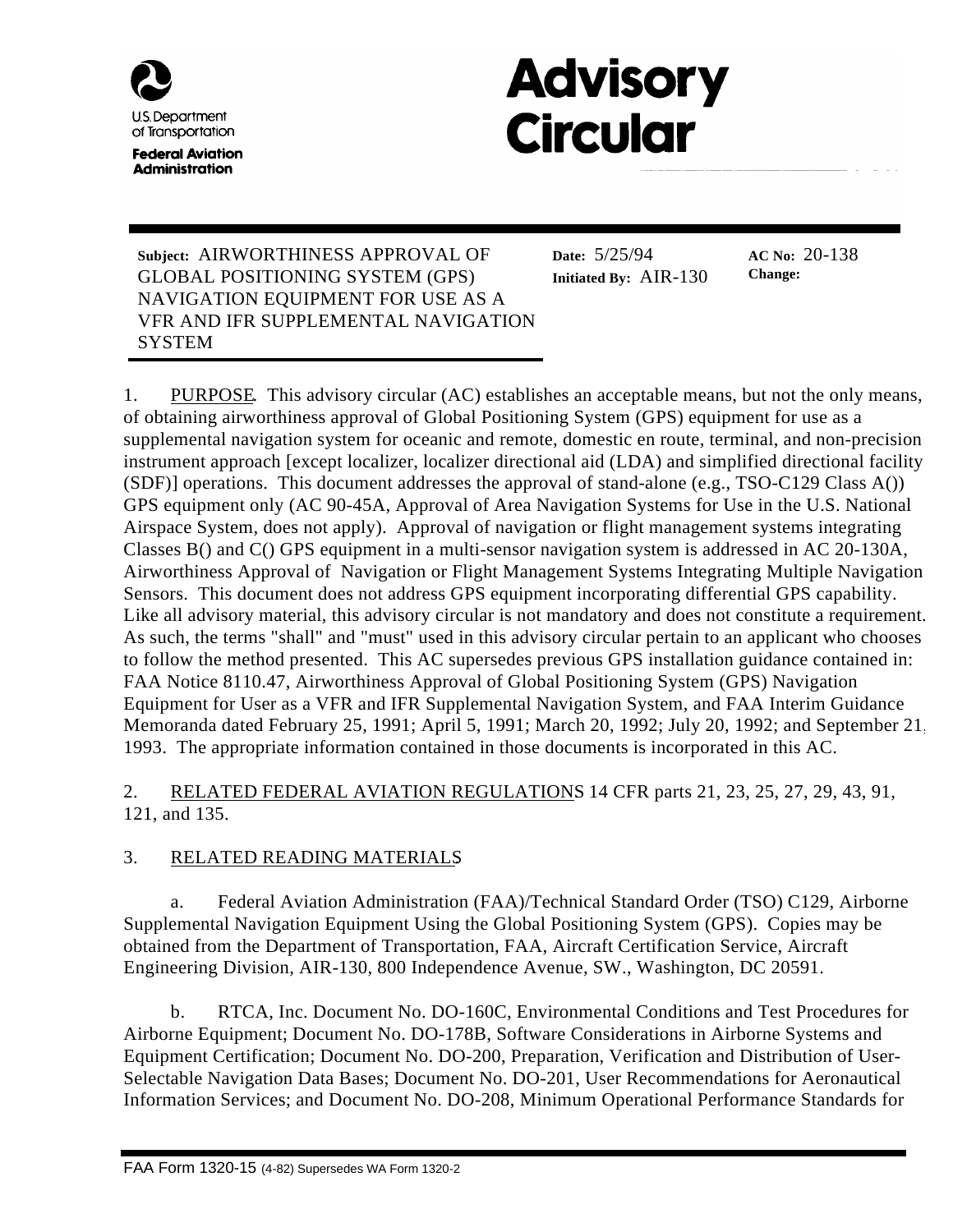Airborne Supplemental Navigation Equipment Using Global Positioning System (GPS). Copies may be purchased from RTCA, Inc., 1140 Connecticut Avenue, NW., Suite 1020, Washington, DC 20036.

c. Department of Defense Interface Control Document (ICD) ICD-GPS-200B, Navstar GPS Space Segment/Navigation User Interface. Copies of the civil version of this document may be requested from the GPS Joint Program Office, SSD/CZ, Los Angeles AFB, CA 90006.

d. Advisory Circular 90-79, Recommended Practices and Procedures for the Use of Electronic Long-Range Navigation Equipment; Advisory Circular 90-82B, Direct Routes in the Conterminous United States; Advisory Circular 91-49, General Aviation Procedures for Flight in North Atlantic Minimum Navigation Performance Specification Airspace; Advisory Circular 20-129, Airworthiness Approval of Vertical Navigation (VNAV) Systems for Use in the U.S. National Airspace System (NAS) and Alaska; and Advisory Circular 120-33, Operational Approval of Airborne Long-Range Navigation Systems for Flight Within the North Atlantic Minimum Navigation Performance Specification Airspace. Copies may be obtained from the Department of Transportation, General Services Section, M-443.2, Washington, DC 20590.

e. Defense Mapping Agency (DMA) Technical Report DMA TR 8350.2, Department of Defense World Geodetic System 1984, Its Definition and Relationships With Local Geodetic Systems. Copies of this document may be requested from the Defense Mapping Agency, Systems Center (SG), 8613 Lee Highway, Fairfax, VA 22031-2138.

#### 4. BACKGROUND.

a. System Description The Global Positioning System is a satellite based radio navigation system which utilizes precise range measurements from the GPS satellites to determine precise position anywhere in the world. The GPS constellation assumed in this AC consists of 24 satellites in various orbital planes approximately 11,000 nmi above the earth broadcasting a pseudo-random code timing signal and data message that the airborne equipment processes to obtain satellite position and status data as well as a measurement of how long a radio signal takes to reach the receiver from each satellite. System performance specifications contained in this AC are based upon that achieved with the above constellation configuration once declared operational and with selective availability (SA) active. By knowing the precise location of each satellite and precisely matching timing with the atomic clocks on the satellites, the receiver can accurately measure the time the signal takes to arrive at the receiver and thus determine precise position. A minimum of three satellites must be in view to determine a two dimensional position, if altitude is known, and four are necessary to establish an accurate three dimensional position. To provide integrity monitoring based on GPS information, five satellites with good geometry are necessary. The Department of Defense (DOD) is responsible for operating the GPS satellite constellation and monitors the GPS satellites to ensure proper operation. Every satellite's exact measured orbital parameters (ephemeris data) are sent to each satellite for broadcast as part of the data message sent in the GPS signal. The GPS coordinate system is the Cartesian earth-centered earth-fixed coordinates as specified in the Department of Defense World Geodetic System 1984 (WGS-84). Navigational values, such as distance and bearing to a waypoint, ground speed, etc., are computed from the aircraft's latitude/longitude and the location of the waypoint. Course guidance is usually provided as a linear deviation from the desired track of a great circle course between defined waypoints.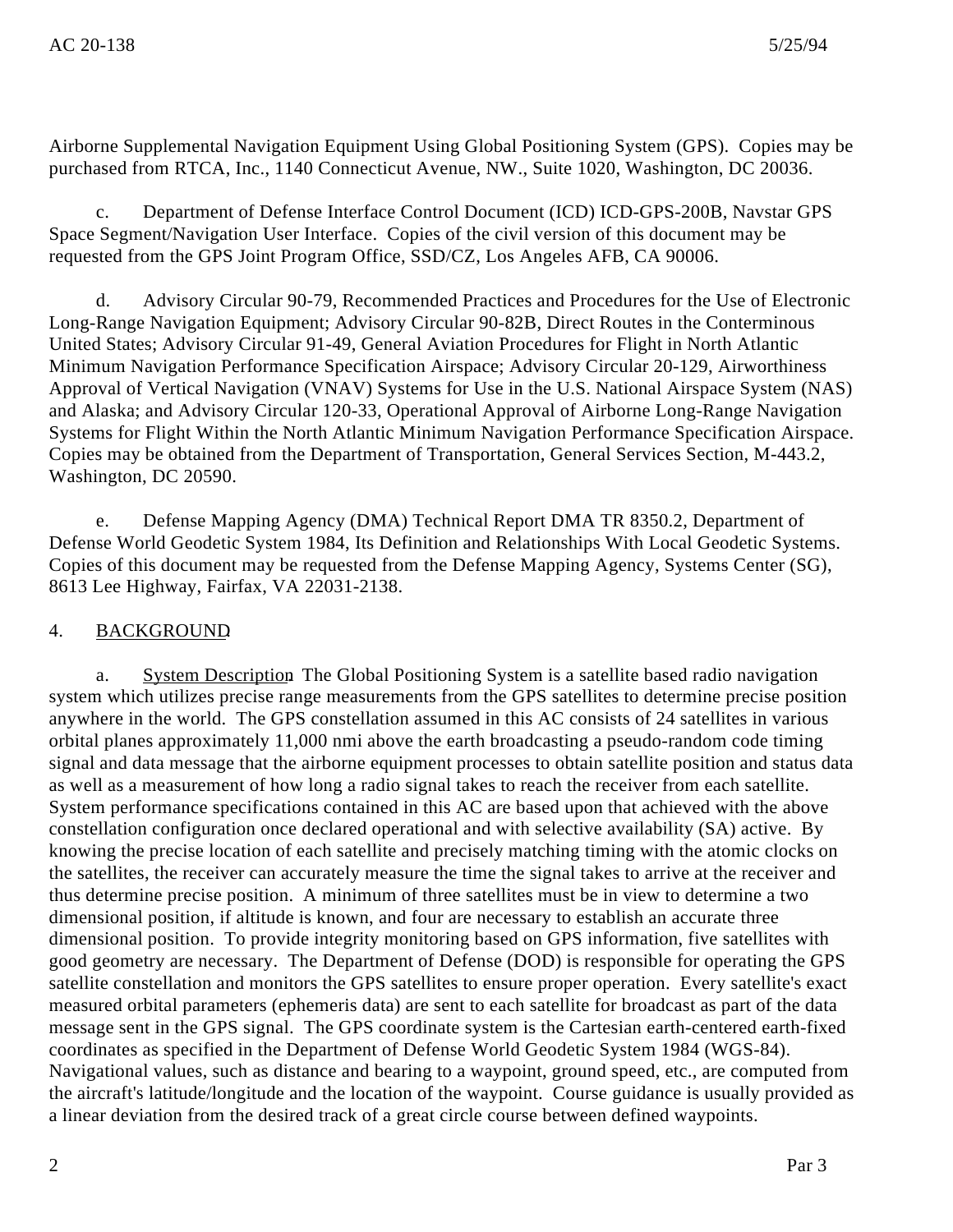# b. System Availability and Reliability.

 $(1)$  Although basic GPS position determination capability from the 24 satellite constellation is expected to be available world-wide twenty-four hours a day, the satellite measurement redundancy necessary to ensure integrity of the GPS position will be neither world-wide nor continuous. With less than 24 satellites operating, GPS navigation capability may not be available at particular geographic locations at certain times. At least 21 satellites are expected to be operational with a probability of 98 percent.

(2) The status of GPS is broadcast as part of the data message transmitted by the GPS satellites. Additionally, system status is planned to be available through the Notice to Airmen (NOTAM) system. GPS status information is also available by means of a telephone data service, (703) 313-5910, or voice, (703) 313-5907, from the U.S. Coast Guard.

c. GPS Signal Integrity. GPS signal integrity monitoring shall be provided by the GPS navigation receiver using receiver autonomous integrity monitoring (RAIM) because delays up to two hours may occur before an erroneous satellite transmission can be detected and corrected by the satellite control segment. Availability of RAIM detection capability to meet non-precision approach requiremen in the United States (with 24 satellites operating, barometric altitude aiding, and a 5 degree mask angle) is expected to exceed 99 percent.

d. GPS System Accuracy. The GPS equipment determines its position by precise measurement of the distance from selected satellites in the system and the satellite's known location. The accuracy of GPS position data can be affected by equipment characteristics and various geometric factors. Many of these errors can be reduced or eliminated with mathematics and sophisticated modeling, while other sources of error cannot be corrected. Accuracy measurements are affected by satellite geometry or geometric dilution of position (GDOP), which multiplies the effect of pseudo-range errors in the system. The following are sources of pseudo-range errors:

(1) Atmospheric propagation delays can cause relatively small measurement errors, typically less than 100 feet. Ionospheric propagation delays can be partially corrected by sophisticated error correction capabilities.

(2) Slight inaccuracies in the atomic clocks on the satellites can cause a small position error of approximately two feet.

(3) Receiver processing (mathematical rounding, electrical interference, etc.) may cause errors that are usually either very small (which may add a few feet of uncertainty into each measurement or very large (which are easy to detect). Receiver errors are typically on the order of four feet.

(4) Conditions that cause signal reflections (multipath) of the satellites' transmitted signal to the receiver can cause small errors in position determination or momentary loss of the GPS signal. While advanced signal processing techniques and sophisticated antenna design are used to minimize this problem, some uncertainty can still be added to a GPS measurement.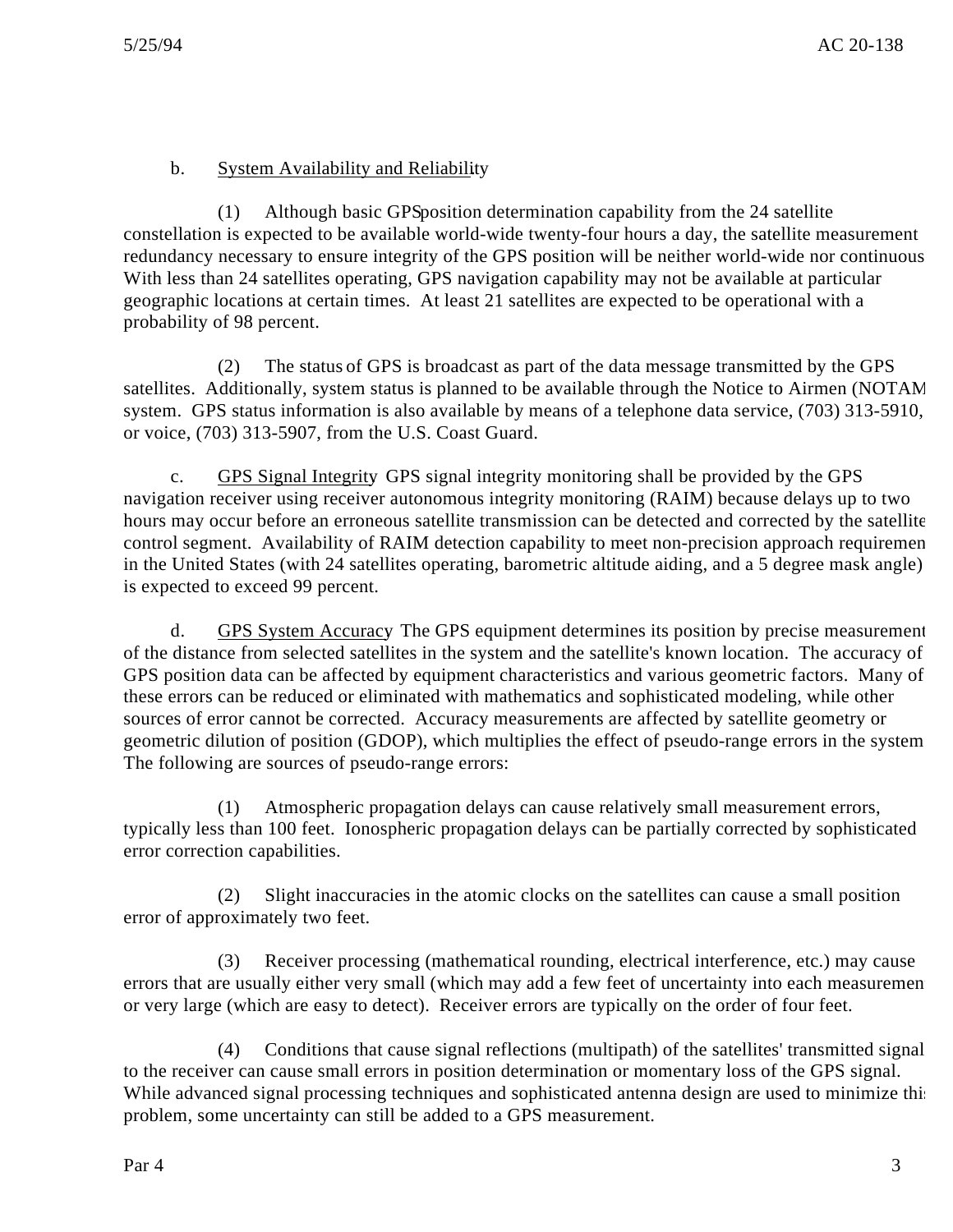(5) Satellite ephemeris data can contain a small error of approximately four feet.

e. Selective Availability. Selective Availability (SA) is essentially a method by which the Department of Defense can artificially create a significant clock and ephemeris error in the satellites. This feature is designed to deny an enemy the use of precise GPS positioning data. Selective Availability is the largest source of error in the GPS system. When SA is active, the DOD guarantees horizontal position accuracy will not be degraded beyond 100 meters (2 drms) 95 percent of the time and 300 meters 99.99 percent of the time. System performance specifications contained in this AC assume SA is active.

f. Anti-Spoofing. Block II GPS satellites incorporate an anti-spoofing alert flag to advise the user that transmitted user range accuracy (URA) may be degraded. GPS navigation systems should recognize the presence of this flag.

# g. General Operational Limitations.

(1) En Route Domestic, Terminal, and Non-Precision Approach (except Localizer, LDA, and SDF) Use as a Supplemental Navigation System A GPS system that meets the requirements of Class A1 equipment as specified in TSO-C129 may be approved for en route, terminal, and non-precision instrument approach (except localizer, LDA, and SDF) supplemental navigation. A GPS system that meets the requirements of Class A2 equipment as specified in TSO-C129 may be approved for en route and terminal supplemental navigation. All GPS accuracy and integrity requirements must be met without the need for operator input of necessary data.

(2) En Route Oceanic and Remote Operation A GPS system that meets the requirements of Class A() equipment as specified in TSO-C129 may be approved as one of the means, but not the only means, for oceanic and remote navigation.

(3) IFR Navigation Equipment GPS equipment for IFR navigation is for use as a supplemental navigation system. The installation of GPS equipment does not affect the requirement for a primary means of navigation appropriate to the route intended to be flown. Within the contiguous United States, Alaska, Hawaii, and surrounding coastal waters, this requirement can be met with an operational, independent VOR receiver. Additional navigation equipment redundancy may be required for operation in oceanic and remote airspace.

(4) Operating Limitations. The design of particular GPS equipment will require operational areas be limited to those areas in which the equipment has been demonstrated to meet the performance specifications of this advisory circular because of system characteristics and other factors affecting system operation. Operating limitations that may affect the approved operating area for particular GPS equipment (i.e., extreme north and south latitudes, data base coverage, etc.) must be specified in the operating limitations section of the Airplane/Rotorcraft Flight Manual Supplement (AFMS/RFMS). FAA approval of GPS navigation equipment does not constitute approval to conduct GPS-based navigation in airspace controlled by foreign airworthiness authorities. Systems that do not provide for coordinate reference system conversions of the displayed navigation information should not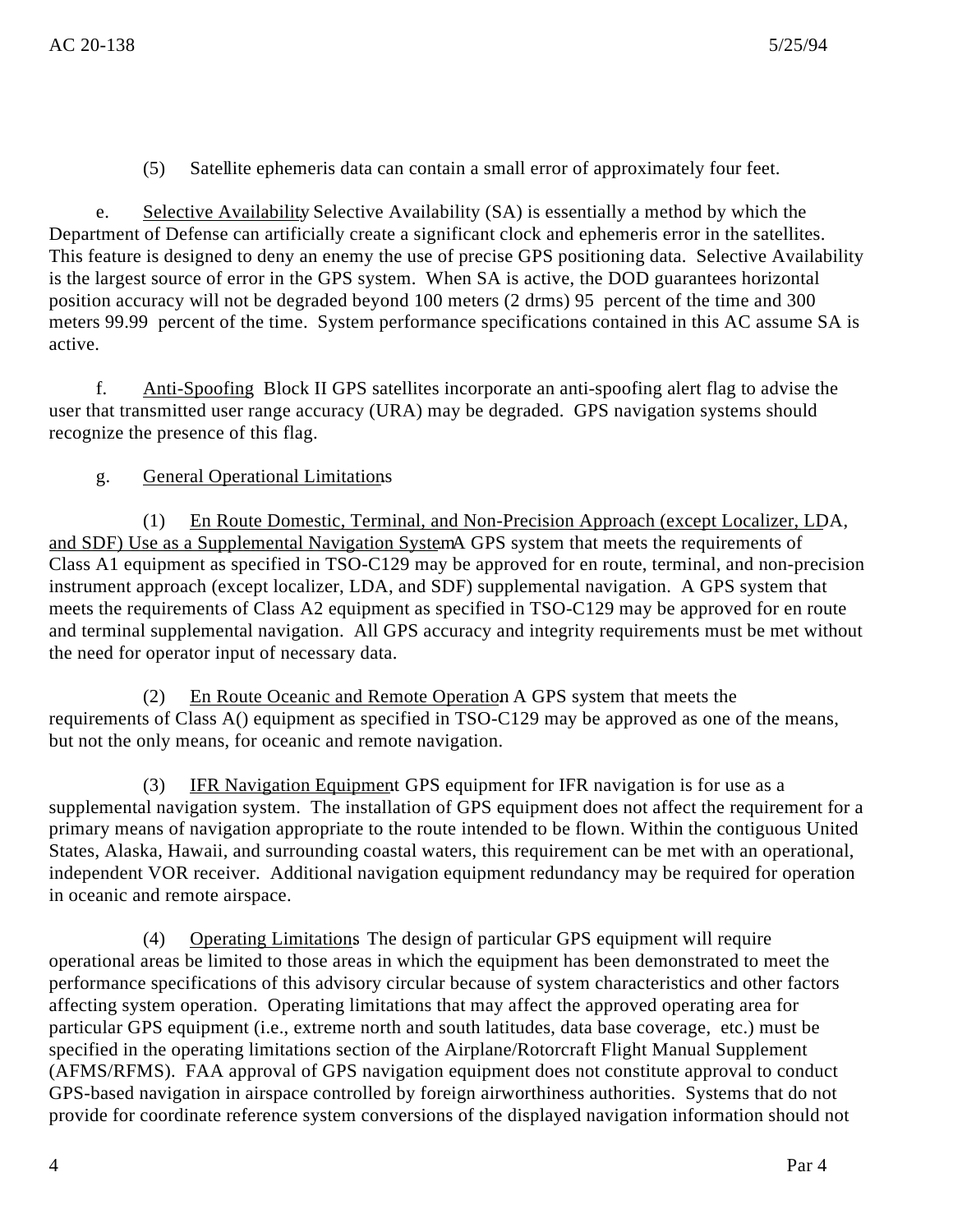be used in airspace that is not referenced to the WGS-84 or NAD-83 geodetic datums. Operating limitations relating to geodetic datums for particular GPS navigation equipment should be included in the limitations section of the AFMS/RFMS.

h. Equipment Classes Equipment installed in accordance with the guidance provided by this AC for IFR operations shall meet the requirements for Class A() equipment as defined in TSO-C129.

i. Future Air Navigation System (FANS) Concept Information in this AC is not intended to restrict the development, certification, or operational approval of current or future GPS equipment installations designed to comply with required navigation performance (RNP) or other FANS design requirements.

5. DEFINITIONS. Any terms used in this advisory circular that have a meaning specific to the context of this AC are contained in APPENDIX 3. GLOSSARY

# 6. SYSTEM ACCURACY.

# a. 2D Accuracy Requirements (95 percent probability)

(1) The total position fixing error of the airborne GPS equipment shall be equal to or less than the following:

| Error Type               | Oceanic/<br>Remote<br>(nmi) | En Route<br>Domestic<br>(nmi) | Terminal<br>(nmi) | Non-Precision<br>Approach $*$<br>(nmi) |
|--------------------------|-----------------------------|-------------------------------|-------------------|----------------------------------------|
| Position fixing error ** | 0.124                       | 0.124                         | 0.124             | 0.056                                  |
| CDI Centering ***        | 02                          | በ 2                           | 02                |                                        |

\* Non-precision approach criteria only applies to Class A1 equipment.

\*\* Equipment error assumes an average HDOP of 1.5, GPS equipment waypoint input resolution of 0.01 minute, and coordinate output resolution of 0.01 minute for approach and 0.1 minute otherwise.

\*\*\* The maximum difference between the displayed cross-track deviation and the computed cross-track deviation.

(2) The reference datum shall use latitude/longitude values corresponding to the WGS-84 ellipsoid (Defense Mapping Agency (DMA) Technical Report DMA TR 8350.2, Department of Defense World Geodetic System 1984, Its Definition and Relationships With Local Geodetic Systems).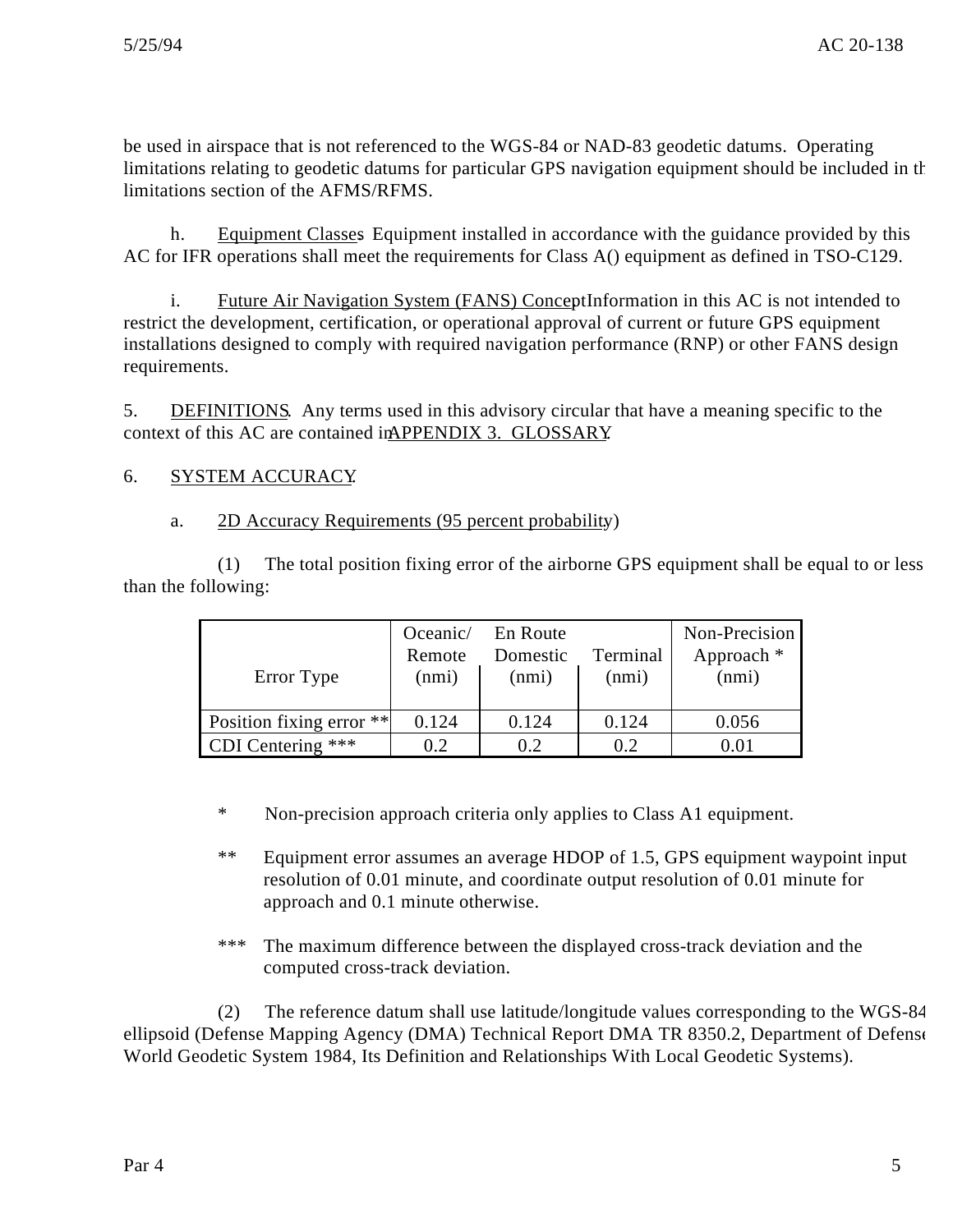b. Flight Technical Error (FTE). Since FTE factors are normally beyond the control of equipment manufacturers or installers, these error sources are not included in the accuracy specifications of paragraph 6a(1). The FAA has determined that when properly installed in an aircraft, Class A() equipment meeting the operational and display characteristics contained in this AC and TSO-C129 provides for acceptable values of FTE. FTE should not exceed 1.0 nmi for en route, 1.0 nmi for approach transition, or 0.25 nmi for approach operating modes on a 95 percent basis.

# 7. AIRWORTHINESS CRITERIA FOR GPS INSTALLATIONS USED AS A SUPPLEMENTAL NAVIGATION SYSTEM LIMITED TO VISUAL FLIGHT RULES (VFR) ONLY.

a. Application Process. Operators wishing to obtain approval of Class A() GPS equipment limited to VFR use only may do so via the type certificate (TC), supplemental type certificate (STC), or, for equipment previously approved via the TC or STC process, data approved by the FAA (responsible Flight Standards District Office) on FAA Form 337, Major Repair and Alteration. The approval for return to service must be signed by one of the entities noted in 14 CFR part 43; i.e., repair station, manufacturer, holder of an inspection authorization, etc.

(1) The initial (first-time airworthiness approval) certification of a GPS navigation system should be accomplished via the TC or STC approval process.

(2) Subsequent (follow-on) installations of the same GPS navigation system (hardware and software) in other aircraft are approved using a less extensive evaluation process since the basic engineering design of the GPS equipment has already been evaluated. Approval of follow-on installations may be accomplished via the TC, STC, or FAA Form 337 process. The extent of required evaluations depends upon the degree of integration of the GPS system with other aircraft systems, the similarity between the initial and follow-on aircraft models, and other changes that may have been incorporated in the GPS navigation system. The decision to allow an applicant to use FAA approved engineering data in support of an FAA Form 337 approval is left to the field inspector's judgment. The FAA Airworthiness Inspector's Handbook (FAA Order 8300.10) provides guidance applicable to GPS equipment installations.

b. Airworthiness Considerations GPS equipment approved for VFR use only does not require TSO-C129 authorization, however it must at least meet the en route/terminal system accuracy criteria (0.124 nmi, 95 percent probability) contained in paragraph 6a of this AC. Airworthiness considerations should include the following:

(1) Electromagnetic Compatibility. The GPS equipment installation does not interfere with the normal operation of other equipment installed in the aircraft.

(2) Environmental Conditions. The GPS equipment is appropriate to the aircraft environment in which it is installed.

(3) Equipment Mounting. The installation of the GPS equipment, including antenna, must be sufficient to meet all structural mounting, dynamic, and emergency landing loads appropriate to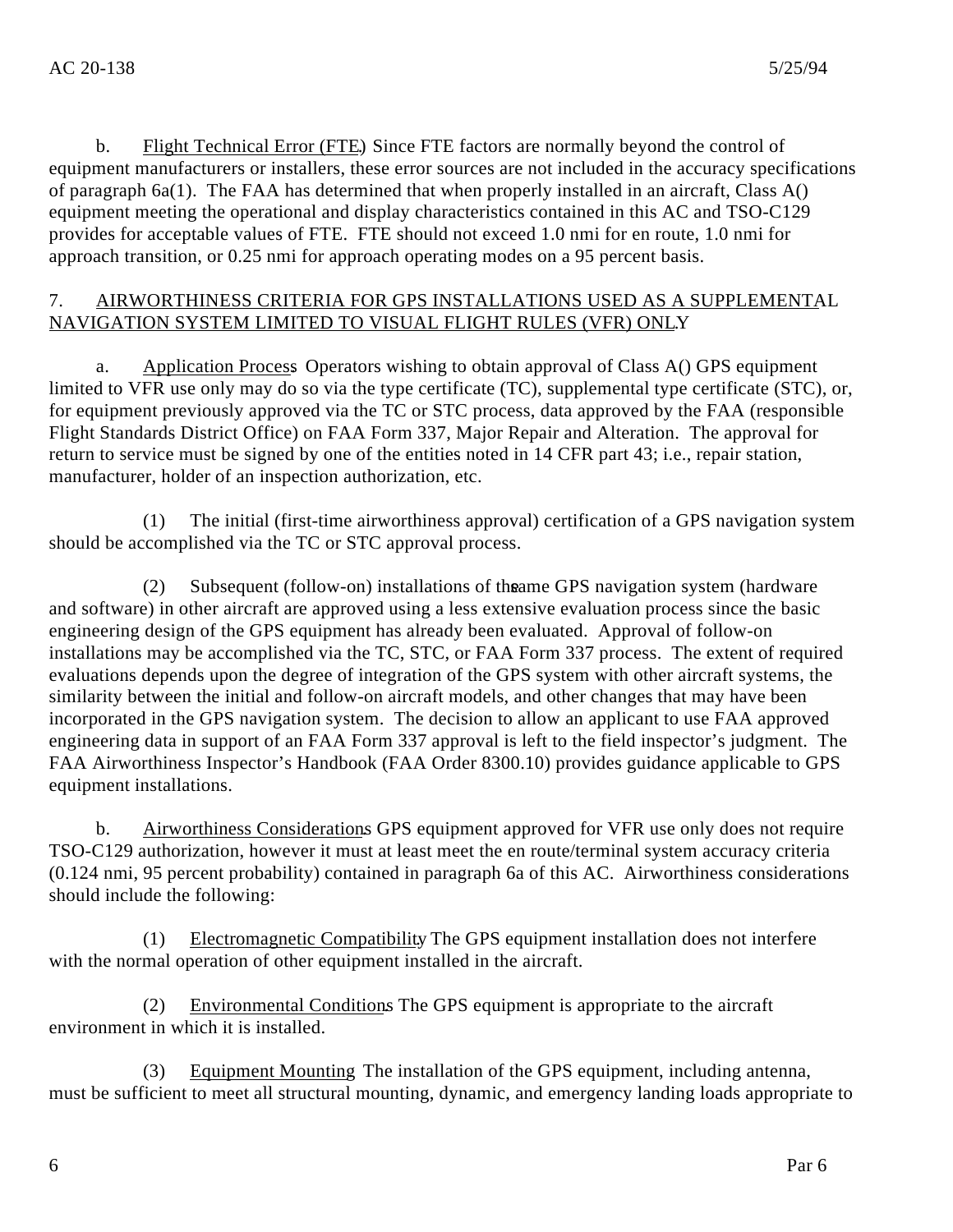the aircraft. It is acceptable to use the methods in AC 43.13-2A, "Acceptable Methods, Techniques, and Practices - Aircraft Alterations."

(4) Navigation Source Annunciator. A navigation source annunciator is provided on or near each affected display if the GPS installation supplies any information to displays such as a horizont situation indicator (HSI), course deviation indicator (CDI), distance display, electronic map, etc., which can also display information from other systems normally used for aircraft navigation.

(5) Computer Software. The AC 20-115B, which refers to RTCA/DO-178B, provides an acceptable means for showing that software complies with applicable airworthiness requirements. The applicant should substantiate software levels in the safety assessment. As an alternative to substantiating software level(s) in a safety assessment, the applicant may develop all software that contains or affects navigation and integrity functions to at least the Level D criteria, as defined in RTCA/DO-178B. The FAA recommends that the standards for IFR equipment contained in paragraph 8b(1) be followed if the system is intended to be upgraded to IFR use in the future.

(6) Failure Protection. Any probable failure of the airborne GPS navigation system must not degrade the normal operation of other required equipment or create a flight hazard. Likewise, normal operation of the GPS equipment must not adversely affect the performance of other aircraft equipment. The interfaces with other aircraft equipment must be designed such that normal or abnormal GPS equipment operation does not adversely affect the operation of other equipment. Operation of other equipment shall not adversely affect the GPS equipment operation.

(7) System Controls, Displays and Annunciators. All displays, controls, and annunciators must be easily readable under all normal cockpit conditions and expected ambient light conditions (total darkness to bright reflected sunlight). Night lighting provisions must be consistent with other cockpit lighting. All displays and controls should be arranged to facilitate equipment usage. Controls that are normally adjusted in flight shall be accessible and properly labeled as to their function. System controls and displays should be designed to maximize operational suitability and minimize pilot workload. System controls should be arranged to provide adequate protection against inadvertent system turnoff. Reliance on pilot memory for operational procedures shall be minimized.

(8) Navigation/Integrity Annunciation The GPS equipment should indicate, independent of any operator action:

(i) The following conditions by means of a navigation warning flag on the navigation display:

(A) The absence of power necessary for the navigation function.

(B) Probable equipment malfunctions or failures affecting the navigation

function.

 $(C)$  Loss of navigation function.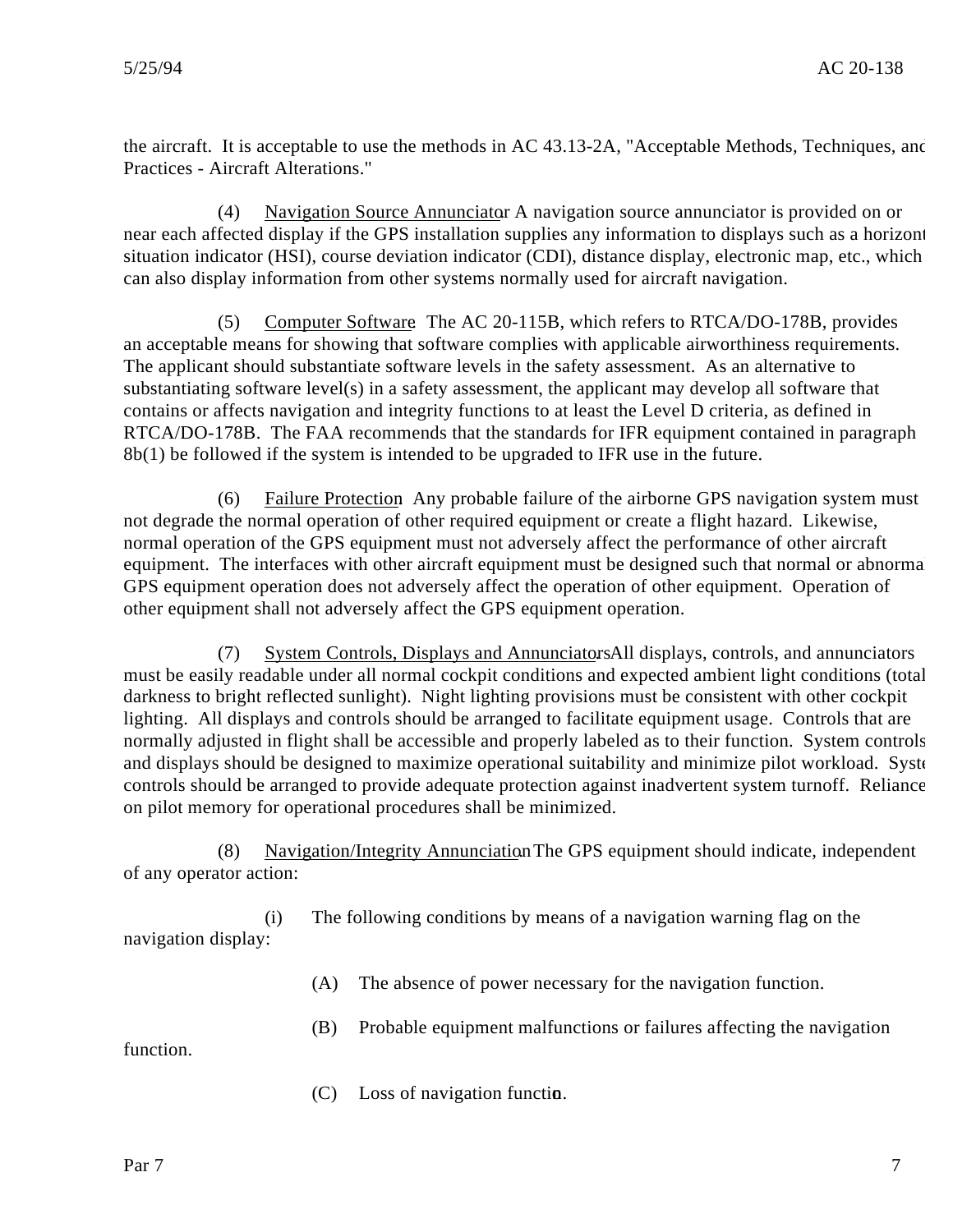(ii) If an integrity monitoring function (such as RAIM) is provided, an appropriately located annunciator shall be provided to indicate loss of the integrity monitoring function.

NOTE 1: For equipment not incorporating an external navigation display (CDI, HSI, etc.) complete blanking of the Control Display Unit (CDU) display is acceptable.

NOTE 2: Presentation of a failure/status annunciation (flag or integrity annunciation) does not require removal of navigation information from the navigation display.

(9) Autopilot/Flight Director Coupling. The GPS navigation system may be coupled to an autopilot and/or flight director system, if a deviation or steering output that is compatible with the autopilot/flight director system is provided and no unusual interface is required.

(10) VFR Limitation Placard. A placard stating "GPS limited to VFR use only" must be installed in clear view of, and readable by, the pilot.

(11) Manufacturer's Instructions. The GPS equipment, including antenna, must be installed in accordance with the instructions and limitations provided by the manufacturer of the equipment.

c. VFR Airworthiness Approval There are two types of VFR airworthiness approval which differ significantly as to test requirements and data analysis.

(1) First-Time VFR Airworthiness Approval Criteria (for a Particular Type of GPS Equipment). This type of approval refers to the very first time an applicant presents a particular (hardware and software configuration) model GPS navigation system for FAA airworthiness installation approval and certification for VFR navigation use. The first approval of a particular GPS navigation system must be accomplished through the TC or STC process. Each new model of GPS equipment or significant changes (hardware or software) to existing equipment shall undergo the same approval process as the original equipment unless it can be shown by analysis and tests acceptable to the Administrator that the new model will function as well or better than the approved equipment. The firsttime approval is conducted in four phases:

(i) Lab/Bench Tests and Equipment Data Evaluation This phase consists of the following:

(A) Review of the manufacturer's procedures for development of software and review of supporting documentation in accordance with the guidelines of paragraph 7b(5) of this AC.

(B) Analysis of failure modes and annunciations.

(C) Review of reliability data to establish that all probable failures affecting the navigation function are detected.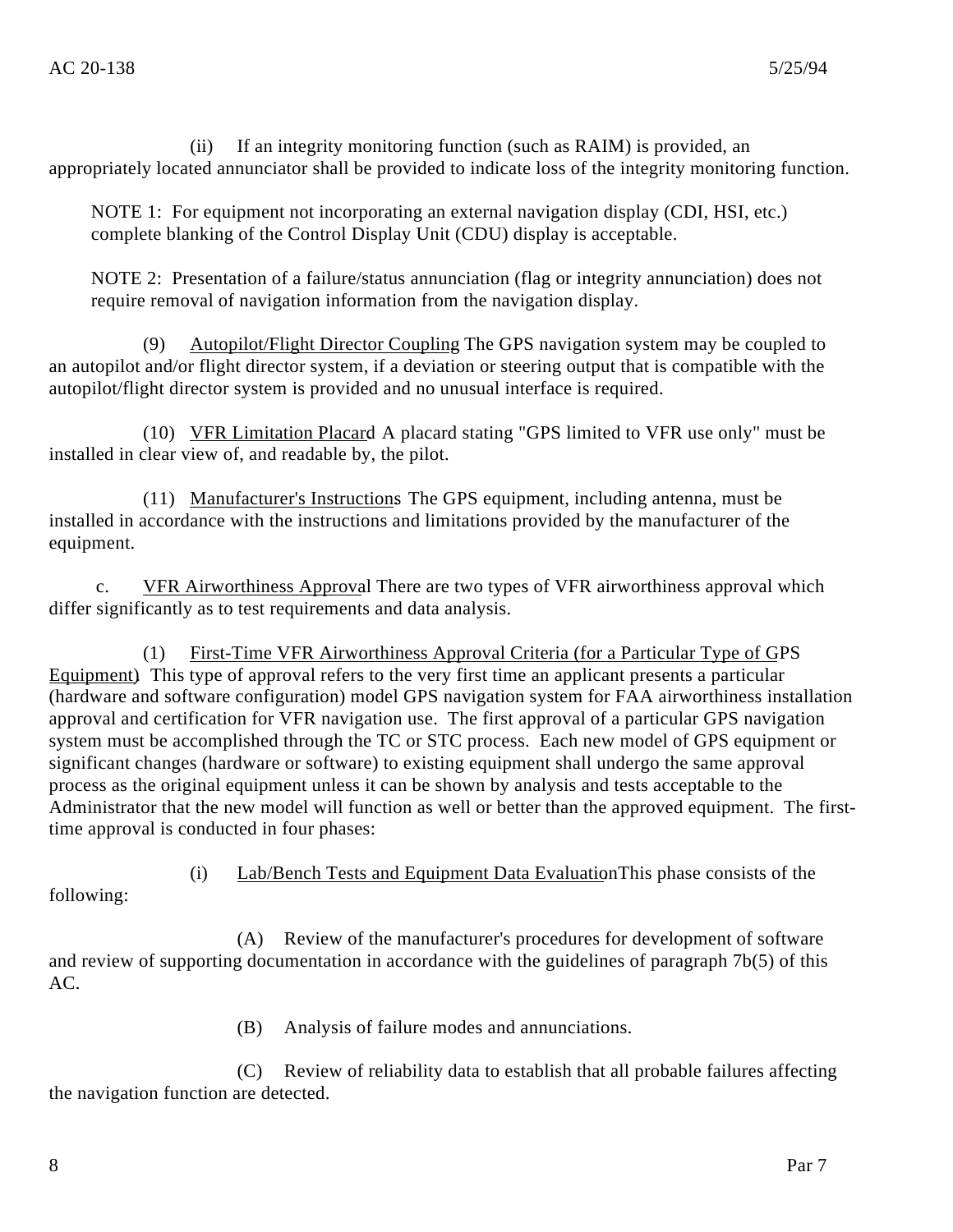- (D) Review of installation and maintenance manuals.
- (E) Evaluation of the operator's manual (pilot's guide).

(ii) Aircraft Installation Data Evaluation. Normally the manufacturer of the GPS equipment will provide an aircraft as a test bed for the first-time installation approval. This approval will serve as a basis for subsequent installation approvals regardless of aircraft type or model. The following assessments are made:

 $(A)$  Review of the equipment installation in the aircrafict.

(B) Verification that the GPS equipment is appropriate to the aircraft environment in which it is installed.

(C) Verification that the installation of the GPS equipment, including antenna, is sufficient to meet all structural mounting, dynamic, and emergency landing loads appropriate to the aircraft.

(D) Verification that a placard stating "GPS limited to VFR use only" is installed in clear view of and readable by the pilot.

(E) Verification that the GPS equipment installation does not interfere with the normal operation of other equipment installed in the aircraft.

(iii) Ground Test Evaluation. Static ground tests are conducted to verify the installed GPS equipment configuration (including the antenna) provides position data meeting the en route/terminal accuracy criteria specified in paragraph 6a of this AC. These tests shall cover a continuous period of 24 hours with a maximum sample interval of five minutes.

NOTE: The 24-hour ground accuracy test may be performed on the aircraft or using a representative mock-up configuration. If a mock-up test fixture is used, the entire installed GPS equipment configuration, including antenna, must consist of the hardware to be used in the installation and be representative of the installed system configuration.

(iv) Flight Test Evaluations. Flight tests are conducted to verify proper operation and accuracy of the GPS equipment as installed in the aircraft. Flight tests should include at least the following:

NOTE: Required flight evaluations for the first-time airworthiness approval of a particular GPS system are accomplished by the cognizant Aircraft Certification Office (ACO) unless specific tests are delegated by the ACO to a flight test pilot designated engineering representative (DER).

(A) Evaluation of installed GPS navigation system to verify that it is functioning properly, safely, and operates in accordance with the manufacturer's specifications.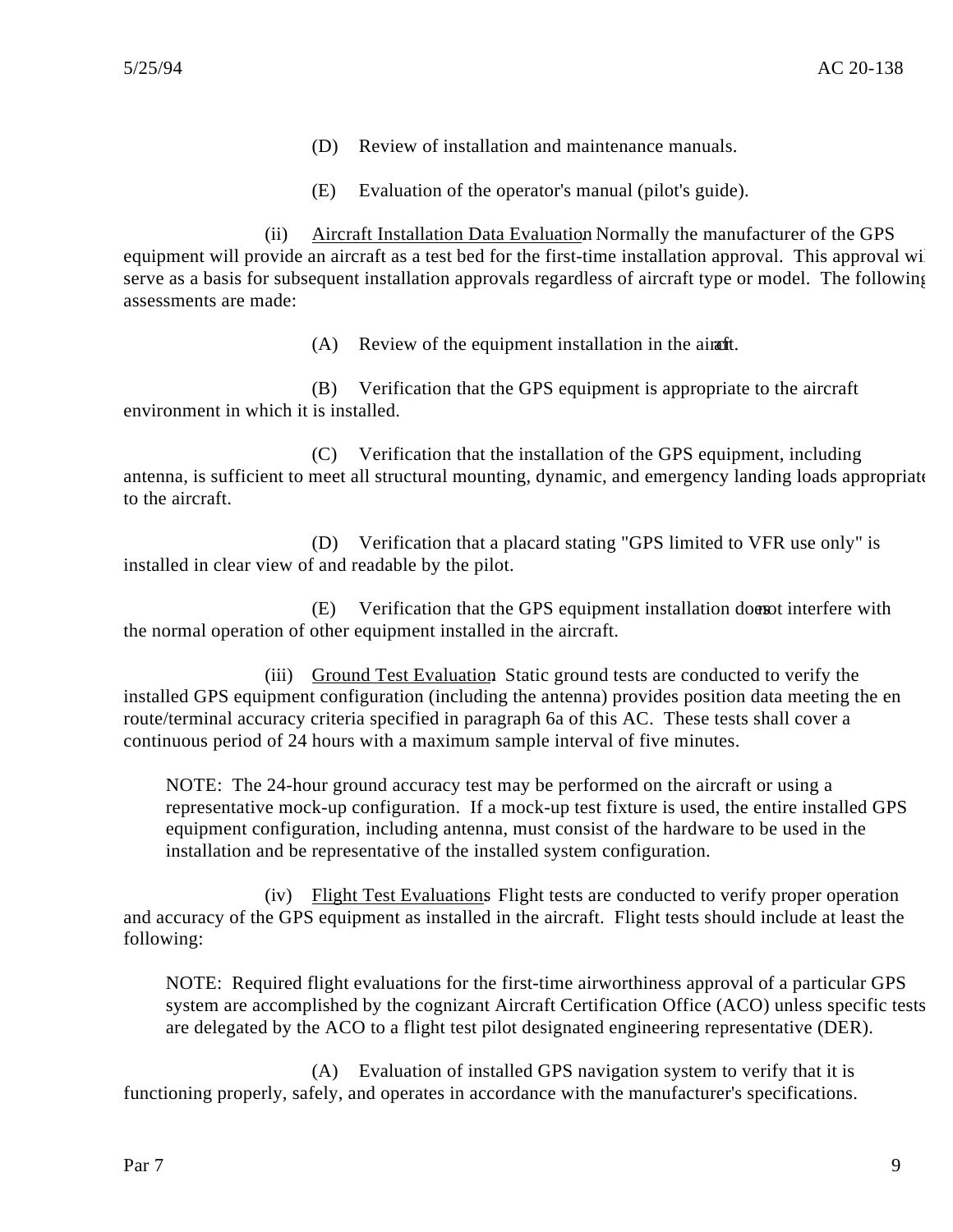$(B)$  Evaluation of steering response while the autopilot and/or flighted the Euler director is coupled to the GPS equipment during a variety of different track and mode changes. All available display sensitivities should be evaluated.

(C) Evaluation to verify the GPS installation does not adversely affect other onboard equipment (this test may be partially accomplished as a ground test).

(D) Validate GPS navigation system accuracy by at least 5 low altitude overflights of one or more surveyed locations (ensure survey point coordinates are relative to WGS-84 or NAD-83). An acceptable method of conducting this accuracy demonstration is to accomplish low altitude (less then 100 feet AGL) overflight of a runway threshold and record the GPS position as the aircraft crosses the threshold. The system accuracy is the distance between the coordinate position determined by the GPS and the coordinate position of the surveyed location (runway threshold). Runway threshold coordinates may be obtained from the airport operator. If coordinate data conversion to WGS-84/NAD-83 is necessary, contact the National Flight Data Center at (202) 267-9277.

installation.

(E) Evaluation of the accessibility of all controls pertaining to the GPS

(F) Evaluation of the visibility of the controls, displays, and annunciators relating to the GPS installation during day and night lighting conditions. No distracting cockpit glare or reflections may be introduced and all controls must be illuminated for identification and ease of use. Night lighting shall be consistent with other cockpit lighting.

(2) Follow-On VFR Airworthiness Installation Approvals This type of approval refers to installation approvals in any model or type of aircraft after a first-time airworthiness approval of the particular GPS equipment has been issued via the TC or STC process. Follow-on approvals may use the first time airworthiness approval as a basis for installation approval. The applicant or installing agency requesting a follow-on GPS equipment installation limited to VFR use should:

(i) Unless otherwise provided, contact either the manufacturer or organization responsible for obtaining the first time airworthiness approval of the GPS equipment in order to:

(A) Obtain a sample airplane or rotorcraft flight manual supplement (or supplemental flight manual), if required for the aircraft.

(B) Obtain verification of the equipment approval status, including antenna, software, autopilot/flight director interface, system integration requirements, etc.

(C) Verify that the maximum operating speed for which the GPS equipment is qualified is compatible with the maximum expected ground speed of the aircraft.

(ii) Conduct a similar data evaluation as outlined in paragraph  $7c(1)(ii)$  of this AC.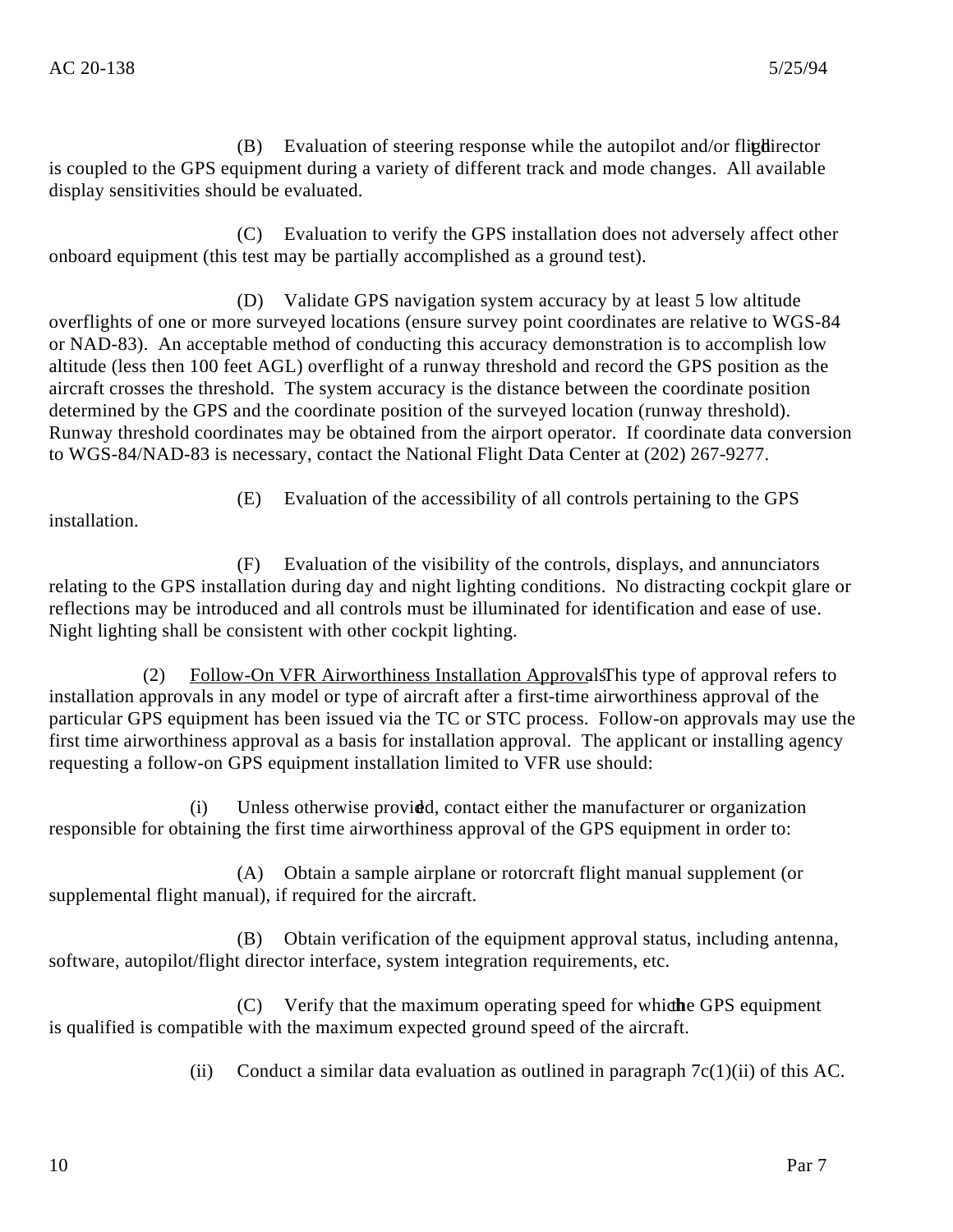(iii) Conduct a functional flight evaluation covering the items specified in paragraph  $7c(1)(iv)$  of this AC.

NOTE: Required flight evaluations for follow-on equipment installations approved via the FAA Form 337 process may be conducted by the installer.

# 8. AIRWORTHINESS CRITERIA FOR GPS INSTALLATIONS USED AS A SUPPLEMENTAL NAVIGATION SYSTEM UNDER INSTRUMENT FLIGHT RULES (IFR).

a. Application Process. Operators wishing to obtain approval of Class A() GPS equipment for IFR operations may do so via the type certificate (TC) or supplemental type certificate (STC) process. For equipment produced under TSO-C129 authorization that has previously obtained initial installation approval via the TC or STC process, approval may also be obtained via data approved by the FAA (responsible Flight Standards District Office) on FAA Form 337. The approval for return to service must be signed by one of the entities noted in 14 CFR part 43; i.e., repair station, manufacturer, holder of an inspection authorization, etc.

(1) The initial (first-time airworthiness approval) certification of a GPS navigation or sensor system requires extensive engineering and flight test evaluations and must be accomplished via the TC or STC approval process.

(2) Subsequent (follow-on) installations of the same GPS navigation system (hardware and software) in other aircraft are approved using a less extensive evaluation process since the basic engineering design of the GPS equipment has already been evaluated. Approval of follow-on installations may be accomplished via the TC, STC, or FAA Form 337 process. The extent of required evaluations depends upon the degree of integration of the GPS system with other aircraft systems, the similarity between the initial and follow-on aircraft models, and other changes that may have been incorporated in the GPS navigation system. The decision to allow an applicant to use FAA approved engineering data in support of an FAA Form 337 approval is left to the field inspector's judgment. The FAA Airworthiness Inspector's Handbook (FAA Order 8300.10) provides guidance applicable to GPS equipment installations. Changes to software accomplishing navigation, integrity, or availability functions or significant changes to operating limitations cannot be accomplished using the FAA Form 337 process.

b. Airworthiness Considerations. GPS navigation equipment approved as a supplemental navigation system for oceanic and remote en route, domestic en route, terminal, and non-precision instrument approach (except localizer, LDA, and SDF) operations does not require TSO-C129 authorization, however it must meet the minimum navigation performance and operation standards of Class A1 or A2 equipment, as applicable, specified in TSO-C129 and this AC. Airworthiness considerations should include the following:

(1) System Integrity and Software Development Loss of navigation information is considered to be a major failure condition for the aircraft as defined in AG.1309-1A; AC23.1309-1A; AC 27-1; or AC 29-2A, as applicable to the aircraft. Providing/presenting hazardously misleading information to the flight crew is also considered to be a major failure condition for the aircraft. GPS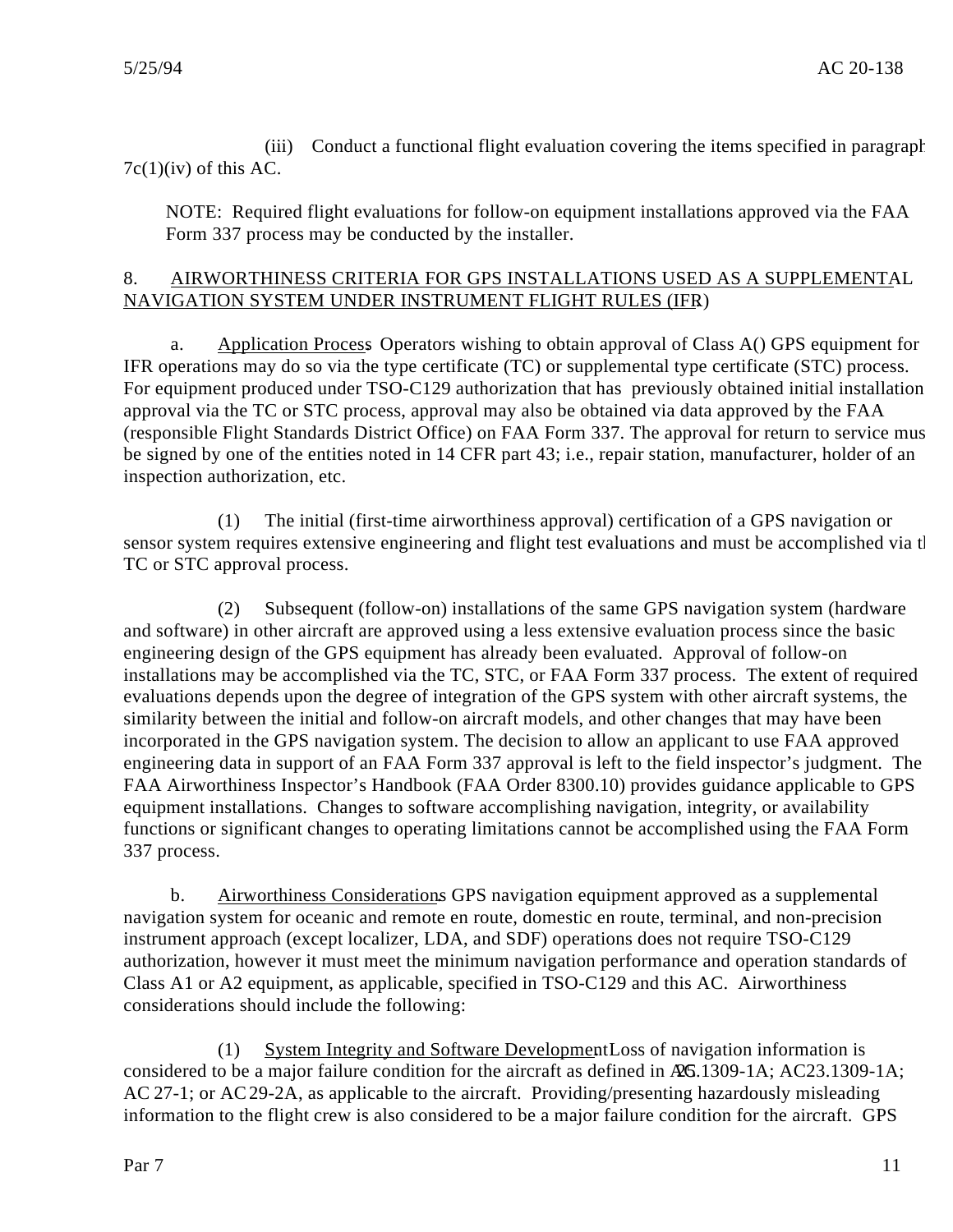navigation data is considered to be hazardously misleading when unannunciated position errors exist that are greater than those specified by the GPS position integrity performance requirements in Table 2-1 of RTCA/DO-208. The applicant should conduct a safety assessment of the GPS equipment installation to verify that design errors and failure modes that produce major failure conditions are improbable.

(i) AC 25.1309-1A, AC 23.1309-1A, AC 27-1, or AQ 9-2A, as applicable, provide an acceptable means for showing that the hardware complies with pertinent airworthiness requirements.

(ii) The AC 20-115B, which refers to RTCA/DO-178B, provides an acceptable means for showing that software complies with pertinent airworthiness requirements. The applicant should substantiate software levels in the safety assessment. As an alternative to substantiating software level(s) in a safety assessment, the applicant may develop all software that contains or affects navigation and integrity functions to at least the Level C criteria, as defined in RTCA/DO3B.

(iii) The cognizant Aircraft Certification Office may grant a deviation to TSO-C129 to permit the applicant to use the procedures of RTCA/DO-178B instead of RTCA/DO-178A.

(iv) If software was developed using RTCA/DO-178A procedures (as is specified in TSO-C129), the applicant may need to further evaluate some features of the software. RTCA/DO-178A does not address some applications of digital technology commonly found in GPS navigation systems (e.g., use of user-modifiable software, option-selectable software, software development and verification tools, previously developed software in modular architectures, and field loadable software capabilities). In these cases RTCA/DO178A does not provide adequate procedures and the applicant must include in the software aspects of certification plan the means for showing that these features comply with pertinent airworthiness requirements. One acceptable means for demonstrating such features comply with the pertinent airworthiness requirements is to comply with pertinent portions of the criteria contained in RTCA/DO-178B, which would supplement the basic criteria contained in RTCA/DO-178A.

(v) The FAA strongly recommends that the applicant use the procedures described in RTCA/DO-178B (or later revision), as referenced in AC 20-115B, to show that the software aspects of a system comply with pertinent airworthiness requirements. For software developed prior to the availability of RTCA/DO-178B, Section 12.1.4 of RTCA/DO-178B provides a method for upgrading a baseline for software development so that changes can be made in accordance with the criteria contained in RTCA/DO-178B.

(vi) If application specific integrated circuits (ASIC's) are used, they must be developed using a structured process similar to that used for software developed under RTCA/DO-178B. If deterministic tests exhaustively consider all possible input values and verify that the ASIC completely meets all pertinent requirements, then a structured development process is not required. Either methodology should be approved in advance by the cognizant ACO.

(2) Display Format/Operating Procedure ChangesChanges to navigational display formats and navigation/function operating procedures (implemented through hardware or software) may constitute major changes requiring additional evaluation.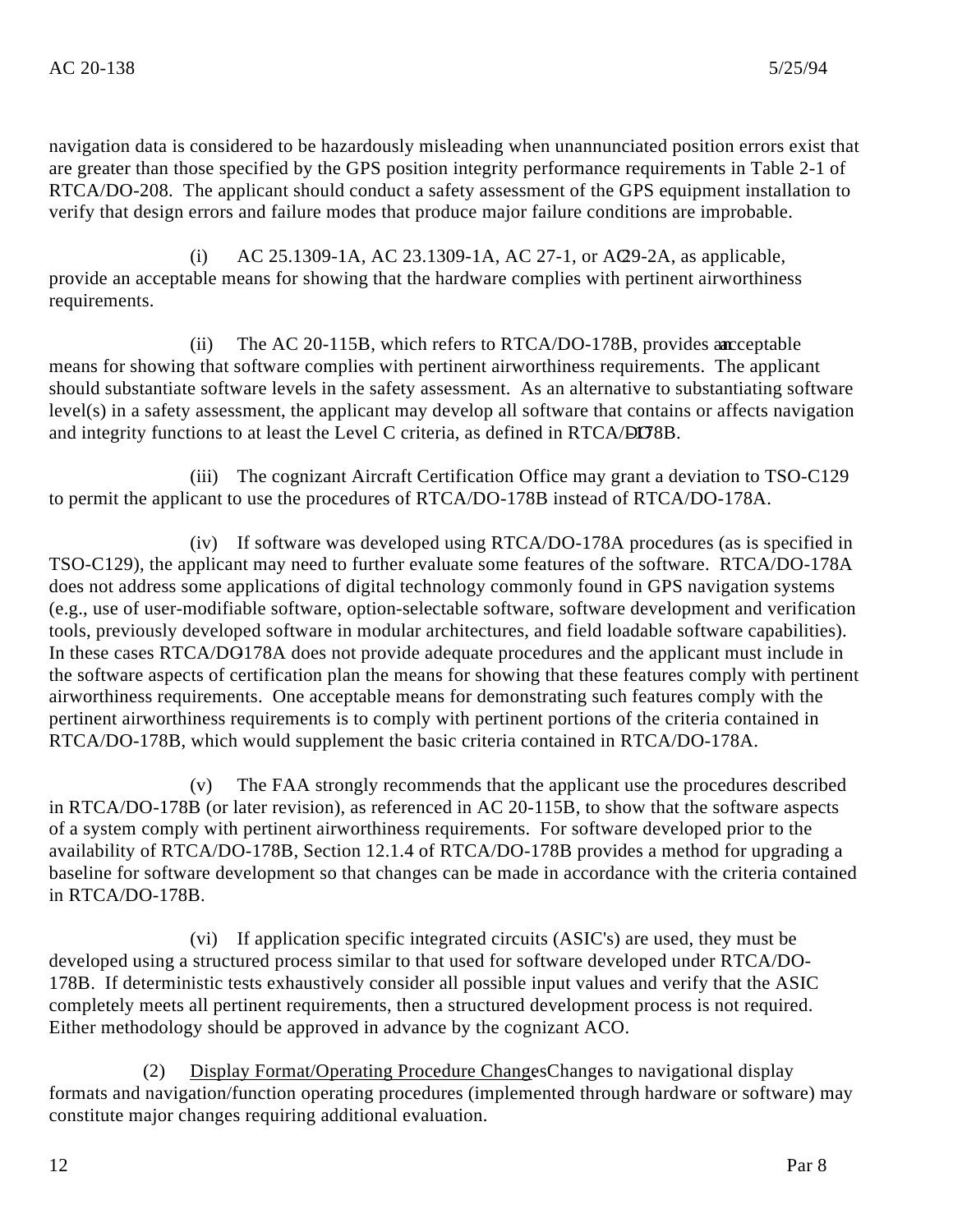(3) Location of the GPS Display. Each display element (i.e., the cross track deviation display (CDI), horizontal situation indicator (HSI), map display, etc.), used as a primary flight instrumer in the guidance and control of the aircraft, for maneuver anticipation, or for failure/status/integrity annunciation, shall be located where it is visible to the pilot (in the pilot's primary field of view) with the least practicable deviation from the pilot's normal position and line of vision when looking forward along the flight path.

NOTE 1: CDI displays contained in the CDU will most likely not be acceptable for IFR operations.

NOTE 2: Flight technical error (FTE) can be reduced when numeric display information is integrated with the non-numeric display or is located within the pilot's primary field of view. Both digital cross track and track angle error have been shown to reduce FTE. This information should be displayed together (either within the CDU or remotely displayed near the non-numeric display) for better tracking performance. The use of non-numeric cross track data integrated with nonnumeric track angle error data into one display may provide the optimum of situation and control information for the best overall tracking performance.

(4) Failure Protection. Any probable failure of the airborne GPS navigation system shall not degrade the normal operation of other required equipment or create a flight hazard. Likewise, normal operation of the GPS equipment installation shall not adversely affect the performance of other aircraft equipment. The interfaces with other aircraft equipment must be designed such that normal or abnormal GPS equipment operation shall not adversely affect the operation of other equipment nor shall normal or abnormal operation of other equipment adversely affect the GPS equipment operation.

(5) Environmental Conditions. The aircraft environment in which the GPS system is installed shall be found to be compatible with the environmental categories (or criteria) in RTCA/DO-160C to which the equipment was tested.

(6) Electromagnetic Compatibility. The GPS navigation system should not be the source of objectionable electromagnetic interference, nor be adversely affected by electromagnetic interference from other equipment in the aircraft.

(i) The GPS equipment should be shown to meet the 2D accuracy requirements of paragraph 6a of this AC when subjected to a radiated signal with continuous wave (cw) modulation at a frequency of 1.57542 GHz and an electric field strength of 20 mv/meter measured at the exterior case of the GPS receiver. The radiated susceptibility test procedures of RTCA/DO-160C, Section 20, should be followed when conducting this test. The test should be conducted with simulated satellite inputs and should not result in the loss of track of any satellite used for navigation. The duration of the test must be sufficient to determine if tracking has been lost (20 seconds should normally be long enough, depending on the coasting features used by the GPS equipment). This test will usually be conducted by the GPS equipment manufacturer, but if not, the applicant is responsible for conducting the test.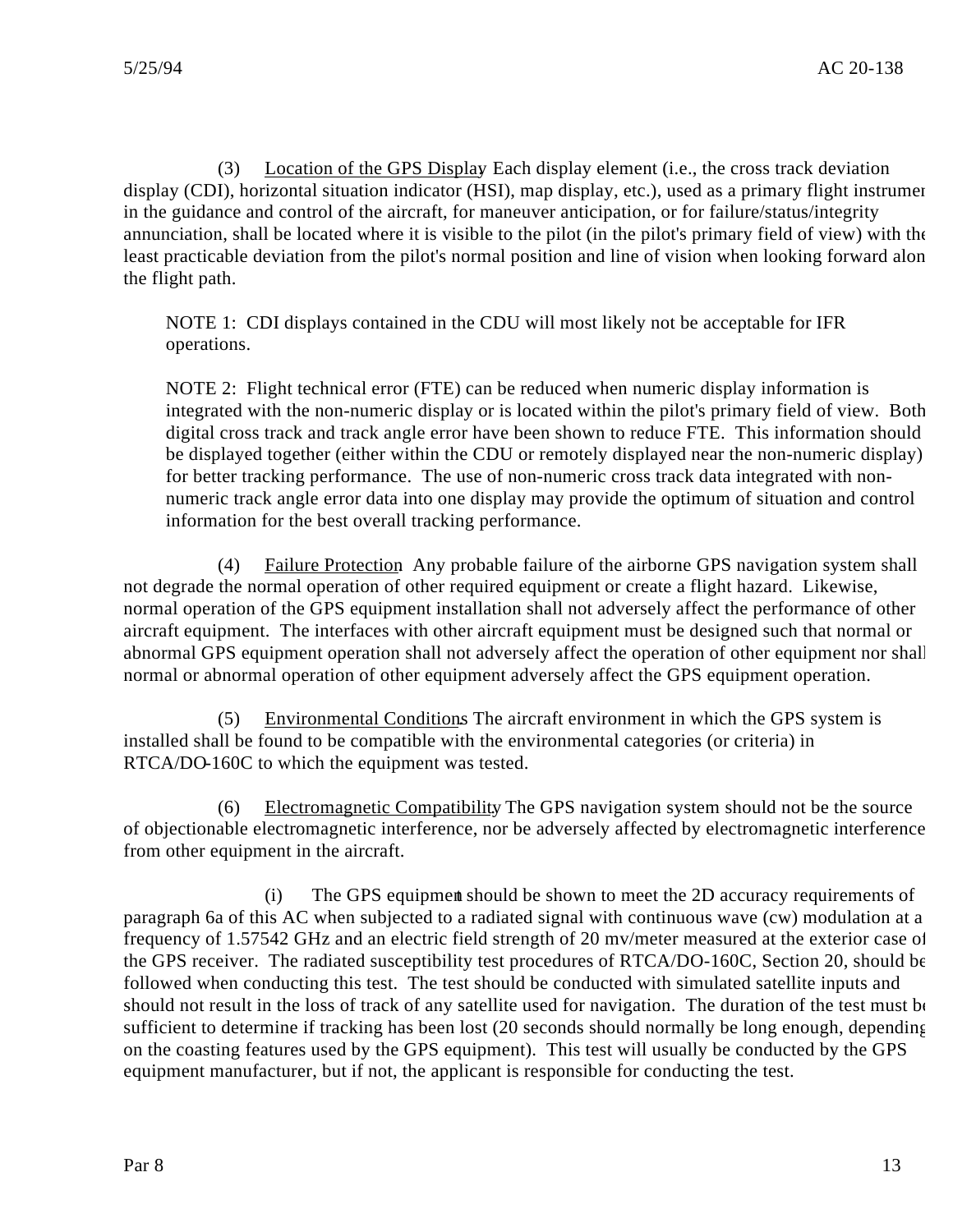(ii) Intermodulation effects are possible between multiple channel SATCOM installations and GPS. GPS equipment should not be installed in aircraft with multiple SATCOM channels unless the SATCOM equipment is modified to prevent simultaneous use of interfering frequencies. Current multi-channel SATCOM equipment (as of 1/1/94) has not been modified in this manner and should not be installed with GPS equipment. In addition, certain GPS manufacturers have been granted a deviation to the requirements of TSO-C129 and will include a limitation in their installation instructions that states that the GPS equipment can not be installed in aircraft with SATCOM equipment. If such GPS equipment is installed in an aircraft the TC, STC, or FAA Form 337 should appropriately limit the future installation of SATCOM equipment in the aircraft.

(iii) Harmonic interference from VHF transmissions on 121.150, 121.175, 121.200, 131.250, 131.275, and 131.300 MHz may adversely affect reception of the GPS signal if less than 100 dB isolation is provided. Low pass or notch filters installed at the output of the VHF transmitter to attenuate the undesired VHF signal should have an insertion loss of 2 dB or less to preclude the need for reevaluation of installed VHF transceiver performance.

(7) Anti-Ice Protection. If the aircraft in which the GPS equipment is installed is approved for flight into known icing conditions, the antenna must be found not to be susceptible to ice buildup (i.e., is installed in a non-icing location on the aircraft, or is of a sufficiently low profile that ice does not accumulate on the antenna). Alternatively, the GPS equipment can be shown to operate satisfactorily when the antenna is subject to icing provided there are no harmful effects, such as possible ingestion of accumulated ice or degradation in aerodynamic performance. (The effects of ice accumulation on the antenna, if any, can be found in the manufacturer's installation instructions.)

(8) System Controls, Displays and Annunciators All displays, controls, and annunciators must be readable under all normal cockpit conditions and expected ambient light conditions (total darkness to bright reflected sunlight). Night lighting provisions must be compatible with other cockpit lighting. All displays and controls must be arranged to facilitate equipment usage. Controls that are normally adjusted in flight shall be accessible and properly labeled as to their function. System controls and displays shall be designed to maximize operational suitability and minimize pilot workload. System controls shall be arranged to provide adequate protection against inadvertent system turnoff. Reliance on pilot memory for operational procedures shall be minimized.

(9) Navigation Data Base. The GPS equipment shall incorporate an appropriately updatable navigation data base (in the WGS-84 or NAD-83 coordinate datum) containing at least the following location information in terms of latitude and longitude with a resolution of 0.01 minute or better for the area(s) in which IFR operations are to be conducted: all airports, VOR's (and VORTAC's), NDB's, and all named waypoints and intersections shown on en route and terminal area charts, Standard Instrument Departures (SID's) and Standard Terminal Arrival Routes (STAR's). For Class A1 equipment, the navigation data base must also include all waypoints and intersections included in published non-precision instrument approach (except localizer, LDA, and SDF) procedures. Instrument approaches must be conducted using a current data base. User entry or modification of navigation data base data shall not be possible. (This does not preclude the storage of "user defined data" within the equipment.) Additional data base coding, storage, and approach waypoint presentation requirements as specified in TSO-C129 must be provided. Navigation data bases shall meet the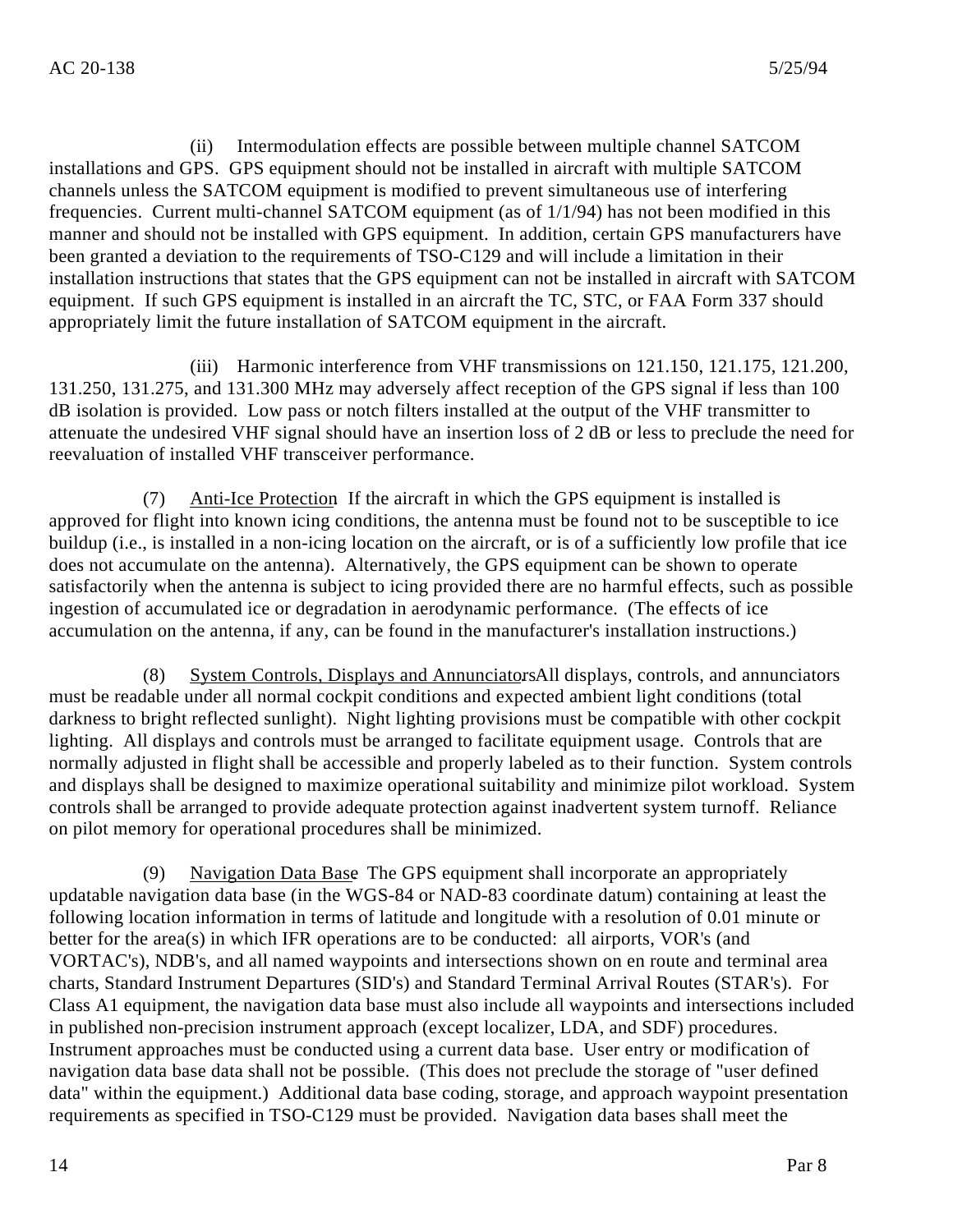standards specified in sections 3, 4, and 5 of RTCA/DO-200, "Preparation, Verification and Distribution of User Selectable Navigation Data Bases" and sections 2 through 7 of RTCA/DO-201, "User Recommendations for Aeronautical Information Services."

(10) Pressure/Barometric Altitude Inputs. An appropriate input of pressure and/or barometric altitude must be provided to the GPS equipment.

(11) Manufacturer's Instructions. The GPS equipment, including antenna, shall be installed in accordance with the instructions and limitations provided by the manufacturer of the equipment.

c. IFR Airworthiness Approval. There are two types of IFR airworthiness approval which differ significantly as to test requirements and data analysis.

(1) First-Time IFR Airworthiness Approval (for a Particular Type of GPS Equipment) . This type of approval refers to the very first time an applicant presents a particular (hardware and software configuration) model GPS navigation system for FAA airworthiness installation approval and certification for IFR navigation use. The first approval of a particular GPS navigation system must be accomplished through the Type Certificate (TC) or Supplemental Type Certificate (STC) process. Each new model of GPS equipment or significant changes (hardware or software) to existing equipment shall undergo the same approval process as the original equipment unless it can be shown by analysis and test acceptable to the Administrator that the new model will function as well or better than the approved equipment. A first-time approval is conducted in four phases:

following:

(A) Analysis of the manufacturer's procedures for development of software and review of supporting documentation in accordance with the guidelines of 8b(1) of this AC.

(i) Lab/Bench Tests and Equipment Data Evaluation. This phase consists of the

(B) Verification of compliance with the appropriate environmental qualification standards and tests specified in RTCA/DO-160C.

(C) Verification of compliance with the minimum performance and operation standards applicable to Class A() equipment specified in TSO-C129.

(D) Analysis of failure modes and annunciations.

(E) Review of reliability data to establish that all probable failures are detected and that failure rates meet acceptable criteria (e.g. as detailed in AC 25.1309-1A).

(F) Evaluation of the ease of use of the controls and of the viewing ease (e.g. brightness, contrast, intensity, dimming, etc.) of the displays and annunciations from a human factors point of view.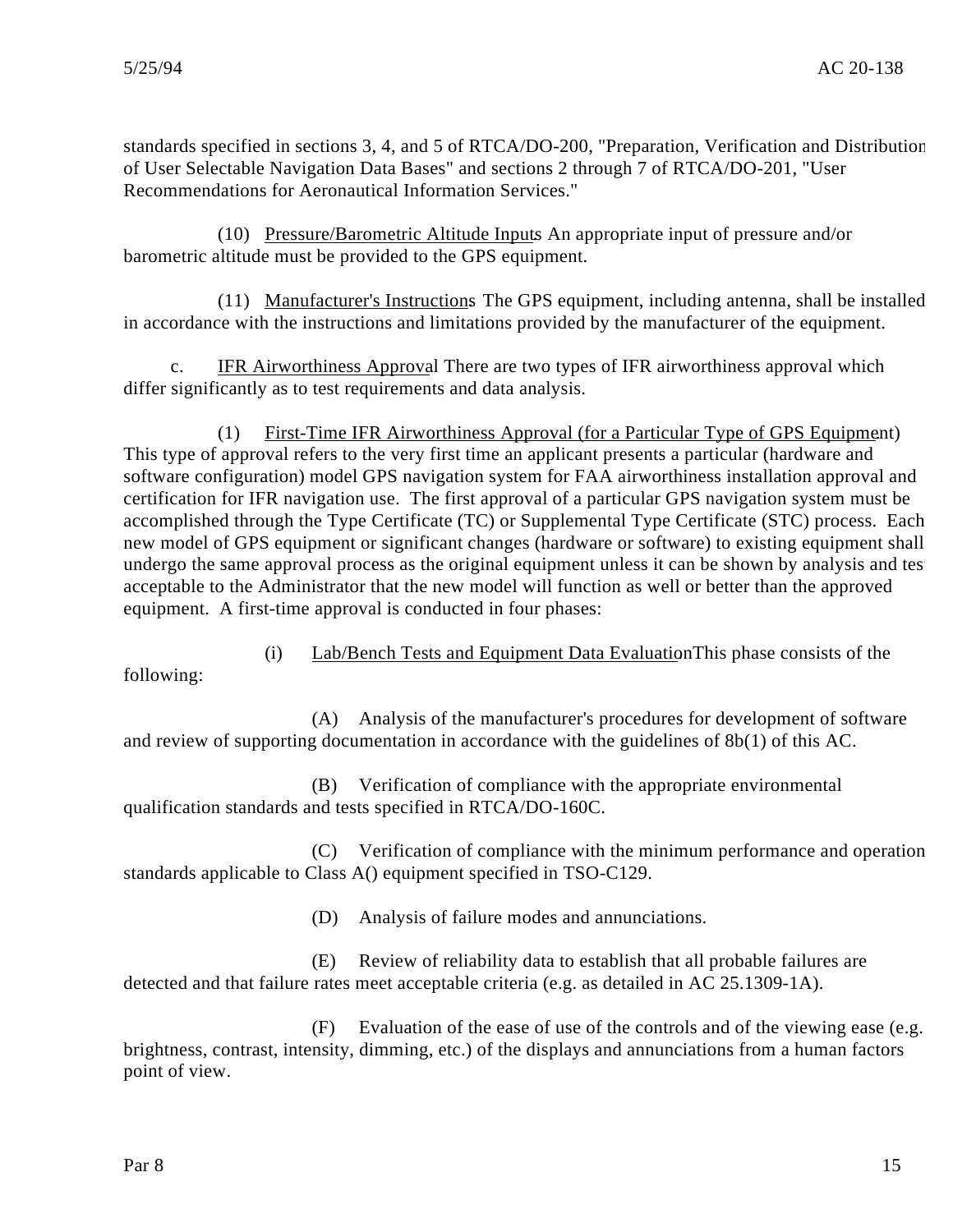(G) Review of installation and maintenance manuals. Special attention should be given to the manufacturer's instructions for locating the GPS antenna on the aircraft. Refer to paragraph 8c(1)(ii)(G) of this AC for specific information that should be included in these instructions.

(H) Evaluation of the operator's manual (pilot's guide).

(ii) Aircraft Installation Data Evaluation. Normally the manufacturer of the GPS equipment will provide an aircraft as a test bed for the first time installation approval. This approval will serve as a basis for subsequent installation approvals regardless of aircraft type or model. The following assessments are to be made:

routing.

(A) Review of installation drawings, wiring diagrams, and descriptive wiring

(B) Evaluation of the cockpit layout of the installed equipment with emphasis on equipment controls, applicable circuit breakers (labels and accessibility), switching arrangement, and related indicators, displays, annunciators, etc.

(C) Analysis of a data flow diagram in order to review which equipment provides what data to which other equipment.

(D) Review of a structural analysis of the equipment installation, including antenna, in order to ascertain whether structural mounting, dynamic, and crash load requirements are satisfied.

(E) Review of an electrical load analysis in order to verify that the total electrical load requirements are within the capabilities of the aircraft's electrical generating system. Determine that the supplied electrical power is consistent with applicable equipment reliability requirements.

(F) Verification that the aircraft environment in which the GPS equipment is installed is appropriate to the environmental categories (or criteria) in RTCA/DO-160C to which the equipment has been tested.

(G) Evaluation of the antenna installation. It is important that the antenna be one that is approved for the particular type of GPS equipment installed. A critical aspect of any GPS installation is the installation of the antenna. Adequate isolation must be provided between the GPS antenna and any other transmitting antenna(s) installed on the aircraft. Shadowing by aircraft structure can adversely affect the operation of the GPS equipment. Typically, a GPS antenna is located forward of the wings on the top of the fuselage to minimize effects of the wings, tail, etc. during aircraft maneuvering. For installations on helicopters, the effects of the rotor blades on antenna performance must be considered.

NOTE: The GPS signal is typically below the value of the background noise. Electrical noise in the vicinity of the antenna can adversely affect the performance of the system. Antenna installation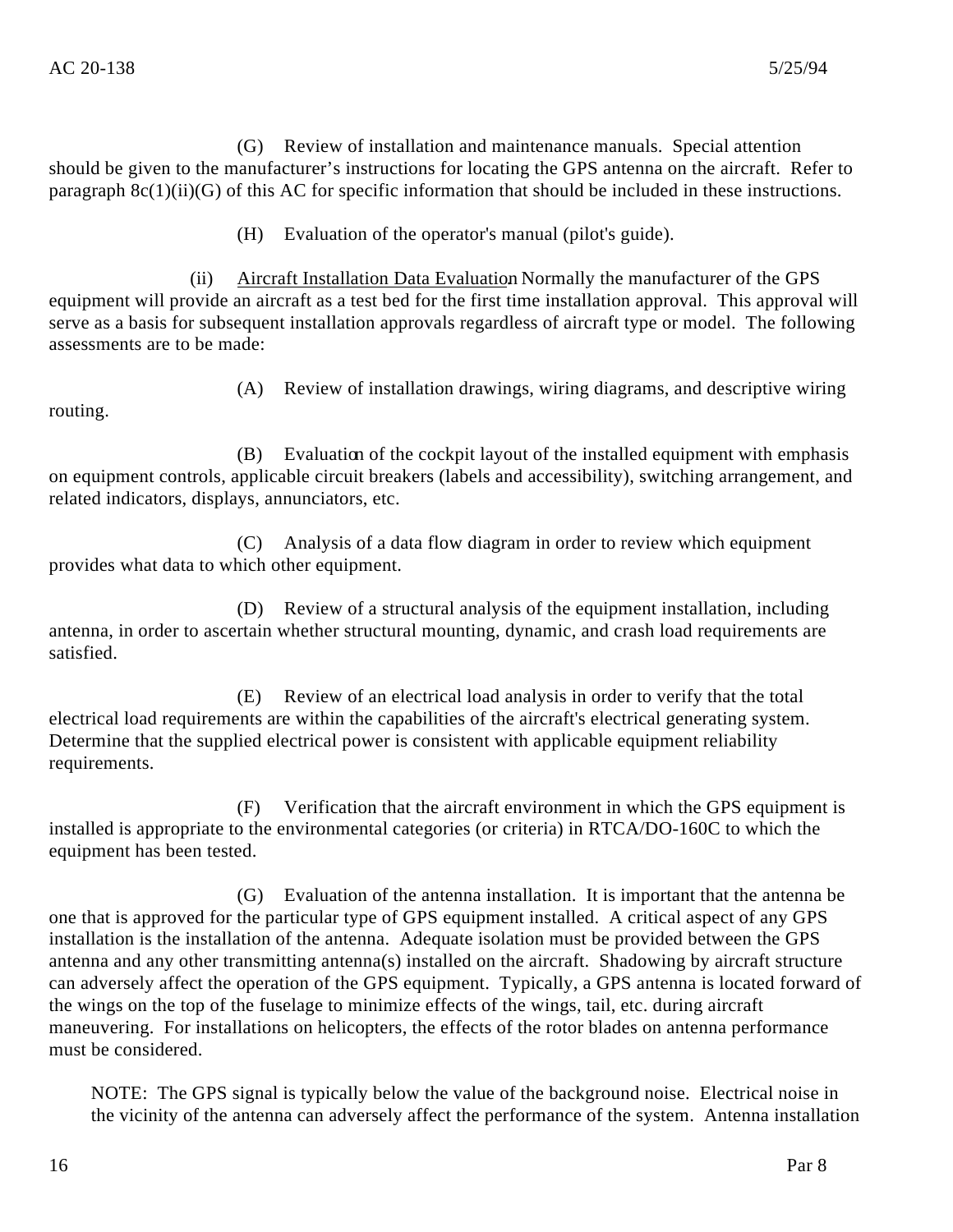in close proximity to traffic alert and collision avoidance system (TCAS), satellite communication (SATCOM), and other transmitting antennas (particularly "L" band) should be carefully evaluated for potential mutual interference.

(iii) Ground Test Evaluations Static ground tests are conducted to verify the installed GPS equipment configuration (including the antenna) provides position data meeting the accuracy criteria specified in paragraph 6a of this AC. These tests shall cover a continuous period of 24 hours with a maximum sample interval of five minutes.

NOTE: The 24-hour ground accuracy test may be performed on the aircraft or by use of a representative mock-up configuration. If a mock-up test fixture is used, the entire installed GPS equipment configuration, including antenna, must consist of the hardware to be used in the installation and be representative of the installed system configuration.

(iv) Flight Test Evaluations. Flight tests are conducted to verify proper operation and accuracy of the GPS system in the aircraft. Flight tests should include at least the following:

NOTE: Required flight evaluations for the first-time airworthiness approval of a particular GPS system are accomplished by the cognizant Aircraft Certification Office unless specific tests are delegated by the ACO to a Flight Test Pilot Designated Engineering Representative (DER).

(A) Evaluation of the overall operation of the GPS equipment to include at least the following: the ability to readily create and modify a flight plan, perform "DIRECT TO" functions, hold at a designated waypoint, intercept and track to or from a waypoint on a selected course, turn anticipation, waypoint sequencing, and the general presentation of navigational data (depiction of the "TO" waypoint, distance to waypoint, estimated time of arrival, estimated time en route, ground speed, etc.).

(B) Review of various failure modes and associated annunciations, such as loss of electrical power, loss of signal reception, GPS equipment failure, autopilot/flight director response to GPS flags, etc.

(C) Evaluation of steering response while autopilot and/or flight director is coupled to the GPS equipment during a variety of different track and mode changes. This evaluation shall include, as applicable, transition from en route to approach transition to approach modes and viceversa. Additionally, all available display sensitivities shall be evaluated.

(D) Evaluation of displayed GPS navigation parameters on interfaced cockpit instruments such as HSI, CDI, distance display, electronic flight instruments system (EFIS), moving maps, fuel management systems, etc.

(E) Assessment of all switching and transfer functions, including electrical bus switching, pertaining to the GPS installation.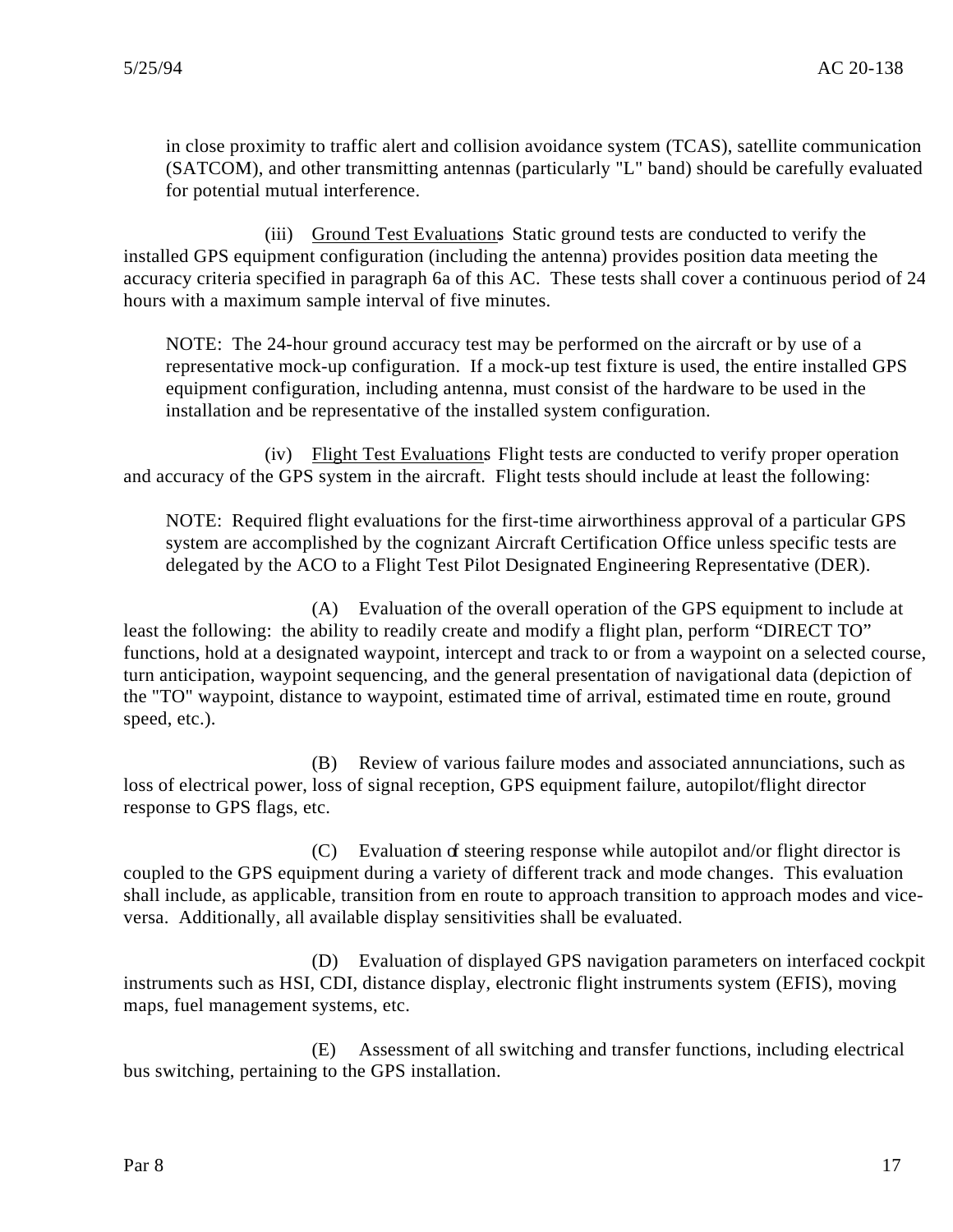(F) Evaluation to determine satisfactory electromagnetic compatibility (EMC) between the GPS installation and other onboard equipment (this test may be partially accomplished as a ground test)

NOTE 1: Particular attention should be given to other "L" band equipment, such as TCAS or SATCOM equipment, VHF transmissions on the frequencies stated in paragraph 8b6(iii) of this AC, high frequency (HF) communications systems, and other transmitting equipment (ACARS, AFIS, Flightfone, etc.).

NOTE 2: Installation instructions for each GPS receiver installation shall include the requirement for verification of adequate isolation from the interference of VHF communication transceivers. These tests shall be conducted on the completed GPS installation by tuning each VHF transmitter to the frequencies listed below and transmitting for a period of 20 seconds while observing the signal status of each satellite being received. Degradation of individually received satellite signals below a point where navigation is no longer possible is not acceptable and will require that additional isolation measures (low pass or notch filters installed at the output of the VHF transmitter, additional spacing between the VHF transmitter and the GPS antenna, replacement of the VHF transmitter with a unit having no excessive harmonic emissions, etc.) be included in the aircraft installation. Reevaluation of installed VHF transceiver performance is not necessary if the filter insertion loss is 2 dB or less. The following VHF frequencies shall be evaluated:

| 121.150 MHz    | 131.250 MHz |
|----------------|-------------|
| 121.175 MHz    | 131.275 MHz |
| 121.200 MHz    | 131.300 MHz |
| $\blacksquare$ |             |

Please use proper radio regulations when conducting this test.

installation.

 $(H)$  Evaluation of the visibility of the controls, displays, and annunciators relating to the GPS installation during day and night lighting conditions. No distracting cockpit glare or reflections may be introduced and all controls must be illuminated for identification and ease of use. Night lighting shall be consistent with other cockpit lighting.

(G) Evaluation of the accessibility of all controls pertaining to the GPS

(I) Analysis of crew workload when operating the GPS equipment in association with other piloting requirements.

(J) Validate GPS accuracy in each operating mode by at least 5 low altitude overflights of one or more surveyed locations (ensure survey point coordinates are relative to WGS-84 or NAD-83). An acceptable method of conducting this accuracy demonstration is to accomplish low altitude (less then 100 feet AGL) overflight of a runway threshold and record the GPS position as the aircraft crosses the threshold. The system accuracy is the distance between the coordinate position determined by the GPS and the coordinate position of the surveyed location (runway threshold). Runway threshold coordinates may be obtained from the airport operator. If coordinate data conversion to WGS-84/NAD-83 is necessary, contact the National Flight Data Center at (202) 267-9277.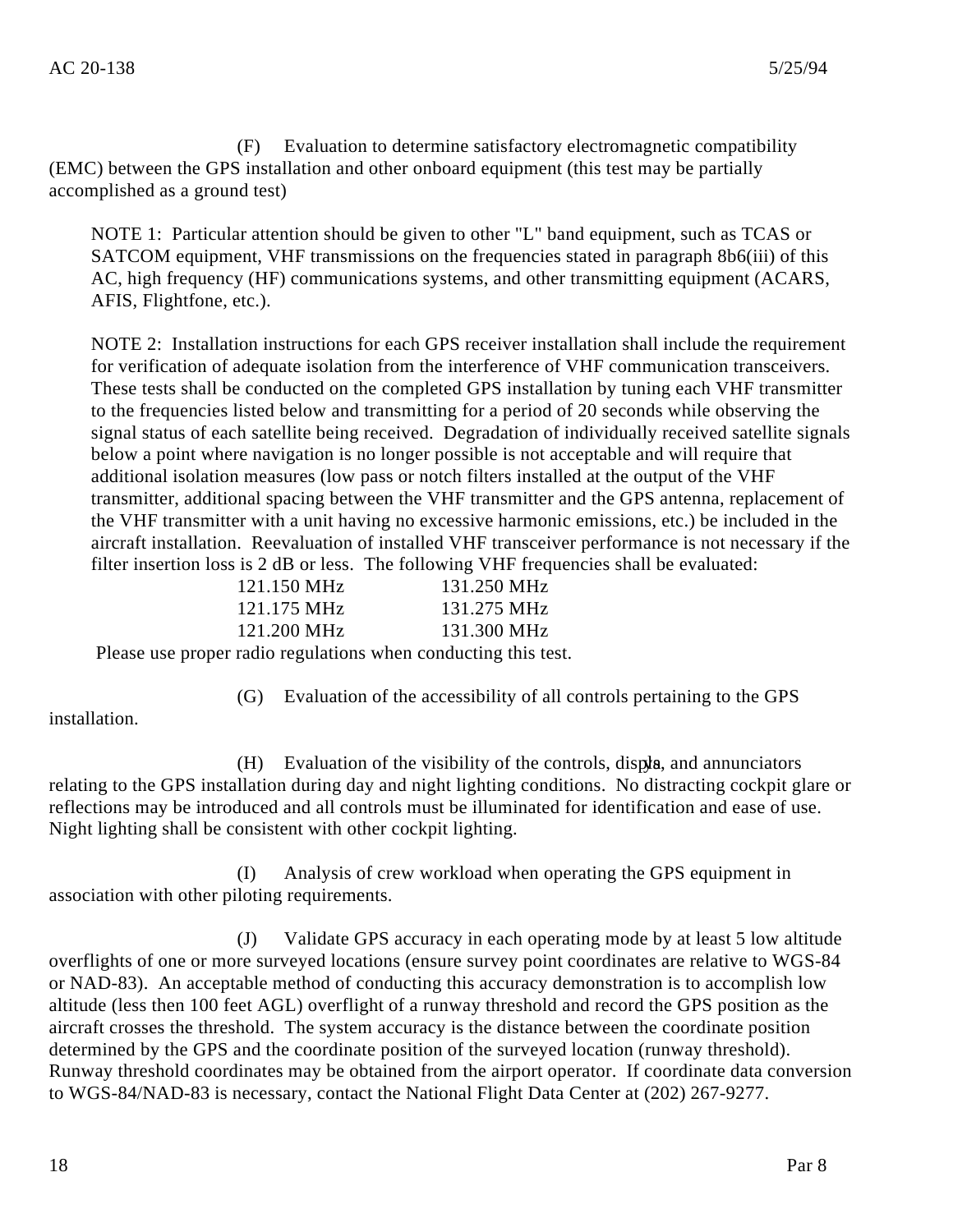(K) Verify continuity of navigation data during normal aircraft maneuvering, including holding patterns and turns at up to at least 30 degrees of bank for one minute.

(L) Verify that flight technical error (FTE) can be maintained at less than 1.0 nmi for en route, 1.0 nmi for approach transition, and 0.25 nmi for approach operating modes both with and without autopilot and/or flight director use, as applicable.

(M) For equipment approved for approach, conduct a sufficient number of approaches and transitions from en route to terminal to approach operations using the navigation data base to verify proper operation of the GPS navigation system in the approach environment. This evaluation should include at least: turn anticipation, waypoint sequencing, display sensitivity changes, annunciations, procedure turns at the final approach fix (FAF), holding patterns at the missed approach holding fix, transitions from TO-FROM operation to TO-TO operation, heading legs after the initial approach fix (IAF) to intercept the final approach course both before and after the FAF, and DIRECT TO operation before and after the IAF.

(2) Follow-On IFR Airworthiness Installation Approvals This type of approval refers to installation approvals after a first time airworthiness approval of the particular GPS equipment has been issued. Follow-on approvals may use the first time airworthiness approval, which was either a TC or an STC, as a basis for installation approval.

(i) Unless otherwise provided, contact either the manufacturer or organization responsible for obtaining the first time airworthiness approval of the GPS equipment in order to:

(A) Obtain a sample airplane or rotorcraft flight manual supplement (or supplemental flight manual, if appropriate).

(B) Obtain verification of the equipment approval status, including antenna, software, autopilot/flight director interface, system integration requirements, etc.

(C) Discuss any problem areas and seek assistance in their solution.

(D) Verify that the design maximum operating speed for the GPS equipment is compatible with the maximum expected ground speed of the aircraft.

(ii) If the aircraft is approved for flight in known icing conditions, verify the suitability of the antenna installation in accordance with the guidance specified in paragraph 8b(7) of thi  $AC<sub>1</sub>$ 

(iii) Conduct a data evaluation similar to that outlined in paragraph  $\mathcal{C}(1)(ii)$  of this

AC.

(iv) Conduct a functional flight evaluation covering the following items: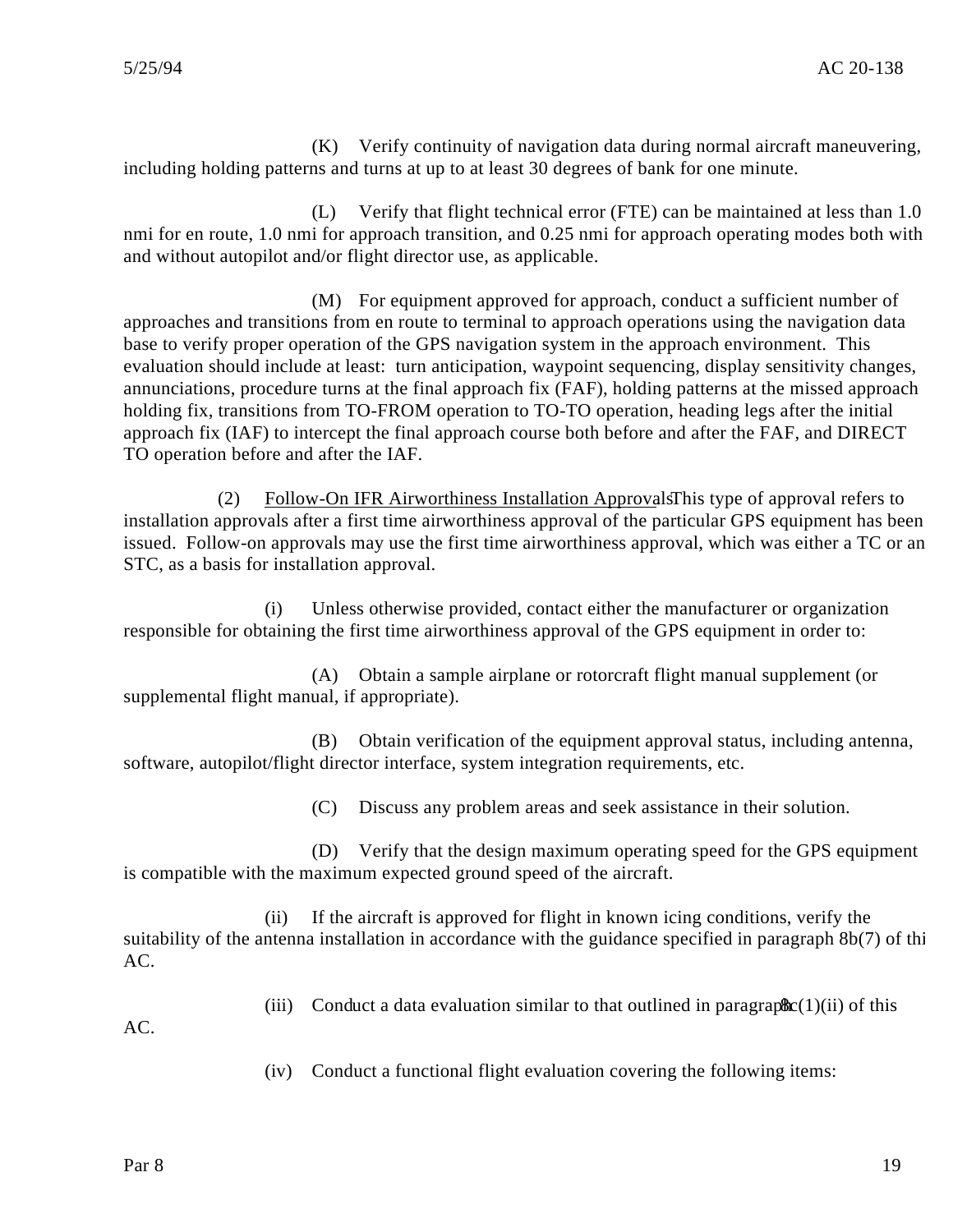(A) Overall operation of the installed GPS equipment, including interface with other equipment in the aircraft.

(B) The effect(s) of GPS equipment failure (open circuit breaker), including autopilot/flight director response, if applicable.

(C) If interfaced with an autopilot and/or flight director, steering response while the autopilot and/or flight director is coupled to the GPS equipment.

(D) Displayed GPS navigation parameters on all interfaced cockpit

instruments.

(E) The effect(s), if any, of switching and transfer functions, including electrical bus switching, pertaining to the GPS installation.

(F) Evaluation to determine satisfactory EMC between the GPS installation and other equipment as specified in paragraph  $8c(1)(iv)(F)$  of this AC.

NOTE: Verification of adequate isolation from harmonic interference of VHF communication transceivers is required for installation of GPS navigation equipment in each individual aircraft. This test should be repeated if a VHF transceiver is replaced or added, or if a new or replacement VHF communications antenna is installed.

(G) Accessibility and visibility (day and night conditions) of all controls pertaining to the GPS installation.

(H) Validate GPS accuracy in each operating mode as specified in paragraph  $8c(1)(iv)(J)$  of this AC.

(I) Verify continuity of navigation data during 360 degree left and right turns at 30 degrees of bank.

(J) Monitor displayed cross-track error during en route, and, if applicable, approach transition and approach operations to verify FTE is less than 1.0 nmi (en route and approach transition) and 0.25 nmi (approach), both with and without use of the autopilot and flight director (if installed).

(K) For equipment approved for approach, conduct at least three published instrument approaches (retrieved from the data base) to verify proper operation of the equipment in the approach environment.

NOTE: Required flight evaluations will be conducted by the cognizant Aircraft Certification Office (ACO) or, when authorized, by a flight test pilot designated engineering representative (DER) in accordance with the procedures used by the cognizant ACO. Depending upon the level of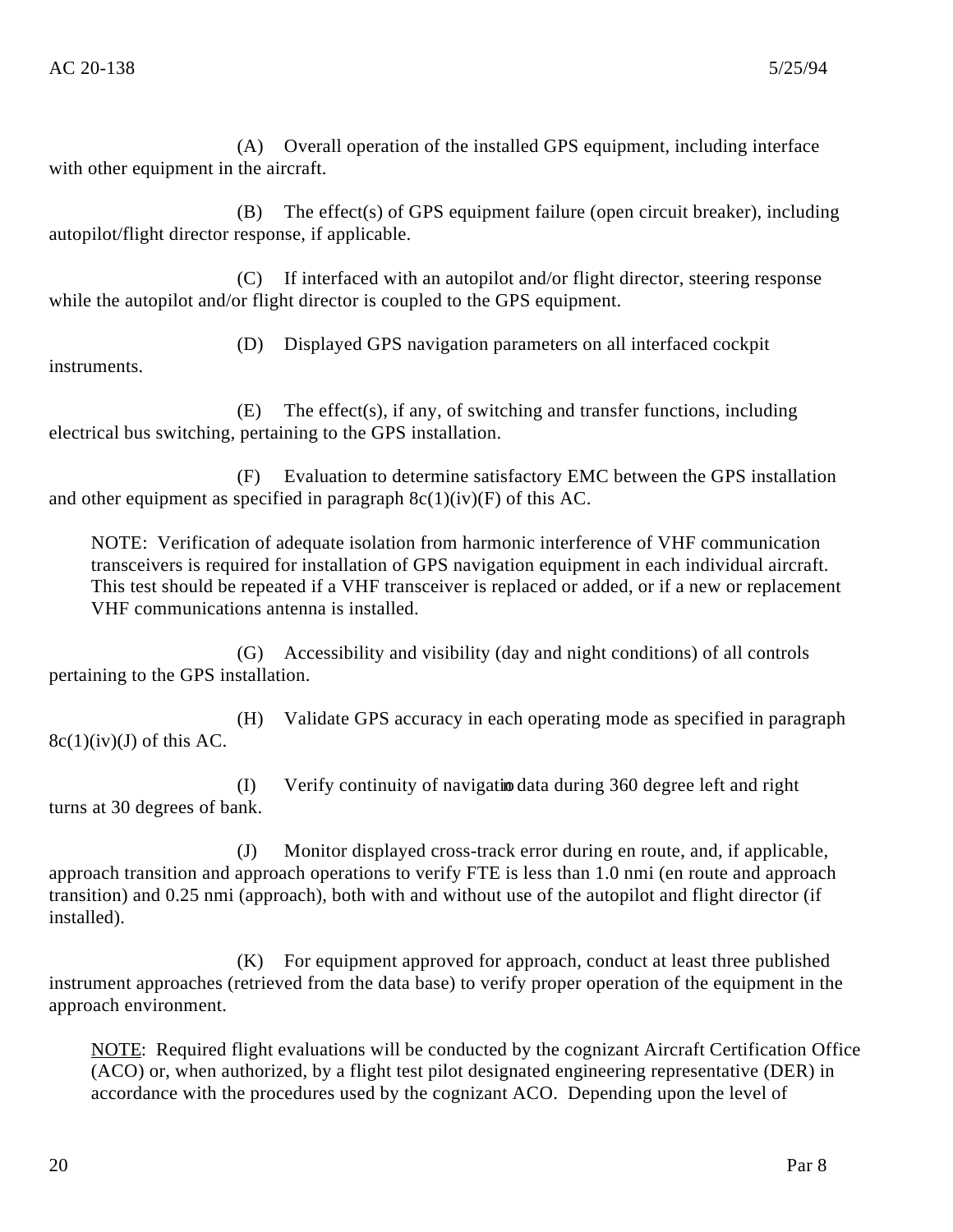similarity between the initial and follow-on installations, including aircraft type, the ACO may accept flight evaluations conducted by the installer.

# 9. OPERATIONAL CONSIDERATIONS.

a. Flight Manual Supplement An appropriate Airplane or Rotorcraft Flight Manual Supplement (or, for aircraft without an FAA Approved Flight Manual, a Supplemental Flight Manual) containing the limitations and operating procedures applicable to the equipment installed should be provided for each installation of GPS navigation equipment for IFR approval. A Flight Manual Supplement or Supplemental Flight Manual may be necessary for installations limited to VFR use only, depending upon the complexity of the installation and need to identify necessary limitations and operating procedures.

b. Other Navigation Equipment Required GPS equipment for IFR navigation is for use as a supplemental navigation system. The installation of GPS equipment does not affect the requirement for primary means of navigation appropriate to the route intended to be flown. Within the contiguous United States, Alaska, Hawaii, and surrounding coastal waters, this requirement can be met with an operational, independent VOR receiver. Additional navigation equipment redundancy may be required for operation in oceanic and remote airspace.

c. Alternate Airport Requirements. An alternate airport (if required by the applicable operating rules) must be served by an approved instrument approach procedure based on a navigation system other than GPS and the aircraft must be properly equipped to conduct that approach.

d. Operational Area. Operators and their flight crews must consult the approved flight manual supplement for their aircraft to determine approved operational areas that may apply to particular systems. Flight crews must be aware that operational areas for different systems may be different, and the appropriate operating area(s) for a particular system can only be determined by reference to the approved flight manual supplement or other FAA-approved documents.

JOHN K. MCGRATH Manager, Aircraft Engineering Division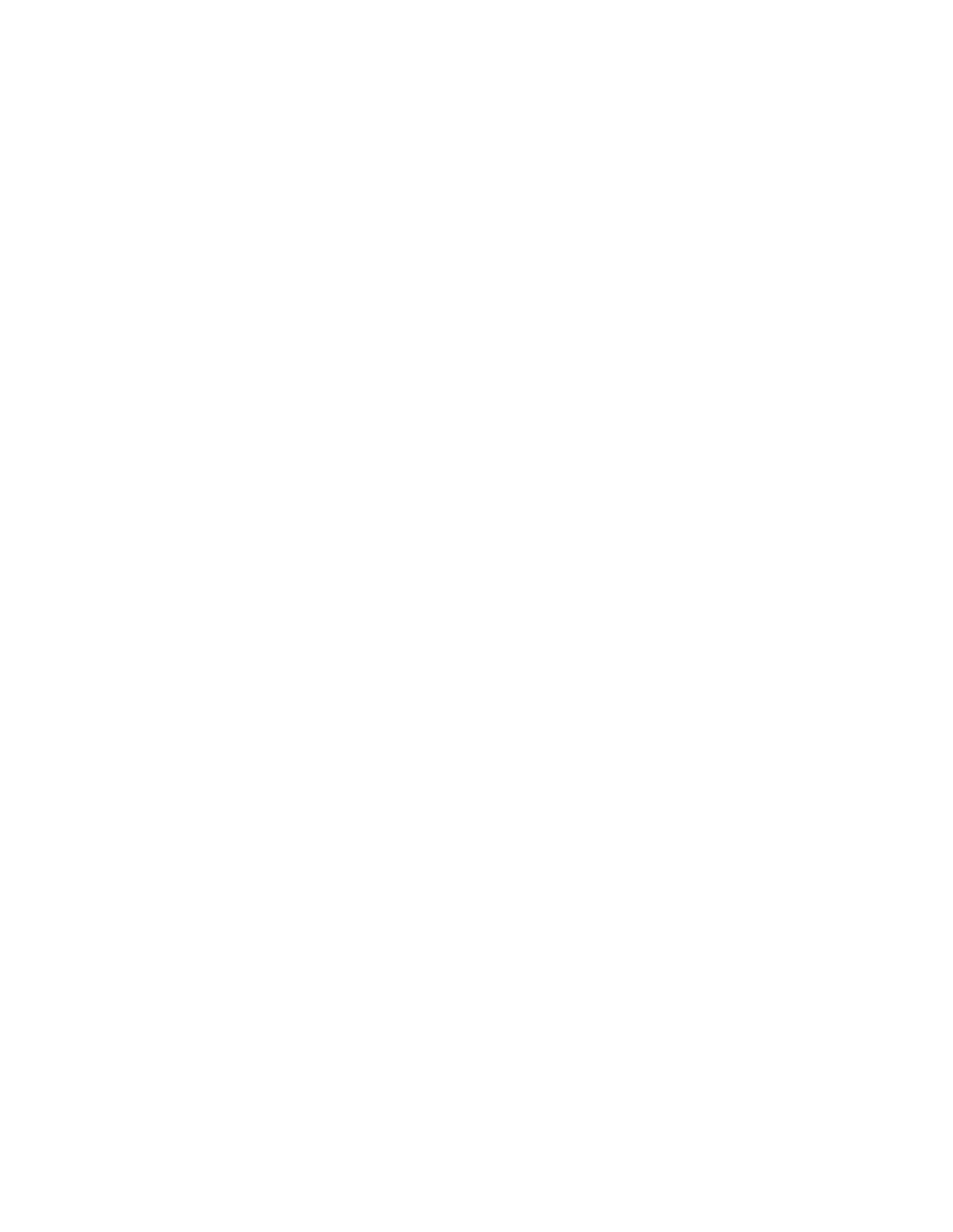# APPENDIX 1. PROCEDURES FOR OBTAINING FAA APPROVAL FOR IFR/VFR OPERATIONS BY FAA FORM 337 FOR FOLLOW-ON GPS EQUIPMENT INSTALLATIONS.

1. FOLLOW-ON GPS EQUIPMENT INSTALLATIONS LIMITED TO VFR USE ONLYApproval

of follow-on GPS equipment installations limited to VFR use only (where the initial approval was accomplished using the TC or STC process) are normally obtained using FAA Form 337 approved by the responsible Flight Standards District Office (FSDO). Such installations can usually be approved for return to service by one of the entities noted in 14 CFR part 43; i.e., repair station, manufacturer, holder of an inspection authorization, etc., provided the installation:

a. General Installation Methods. Conforms to the acceptable methods, techniques, and practices contained in AC 43.13-1A, Acceptable Methods, Techniques and Practices - Aircraft Inspection and Repair, and AC 43.13-2A, Acceptable Methods, Techniques, and Practices - Aircraft Alterations.

b. Installation Criteria. The installation criteria should be in accordance with the criteria specified in paragraph  $7c(1)(ii)$  of this AC. A certification from the manufacturer to confirm that the en route/terminal accuracy requirements of paragraph 6 and ground accuracy test requirements of paragrap 7c(1)(iii) have been met should be provided. This certification can be accomplished by reference to the first time TC/STC approval.

NOTE: Limited test data may be required to verify/demonstrate that the applicable requirements have been satisfied.

c. Aircraft Flight Manual Supplement/Placard(s) Except for those installations where placards adequately address required limitations, an airplane or rotorcraft flight manual supplement (or supplemental flight manual) prepared by the applicant and containing at least the following information must be presented for FAA approval. The proposed flight manual supplement (or supplemental flight manual) is submitted for approval along with the other data associated with the installation.

- (1) Equipment operating limitations.
- (2) Emergency/abnormal operating procedures (if applicable).

(3) Normal procedures for operating the GPS system and any interfaced equipment. (May be provided in a pilot's guide that is referenced in the flight manual supplement.)

(4) General description of system (or reference to a pilot's guide that provides an equipment description).

d. Functional Flight Evaluation. A functional flight evaluation covering the items listed in paragraph  $7c(1)(iv)$  of this AC is accomplished by the installer. The results of this evaluation are included with the data provided to the FSDO.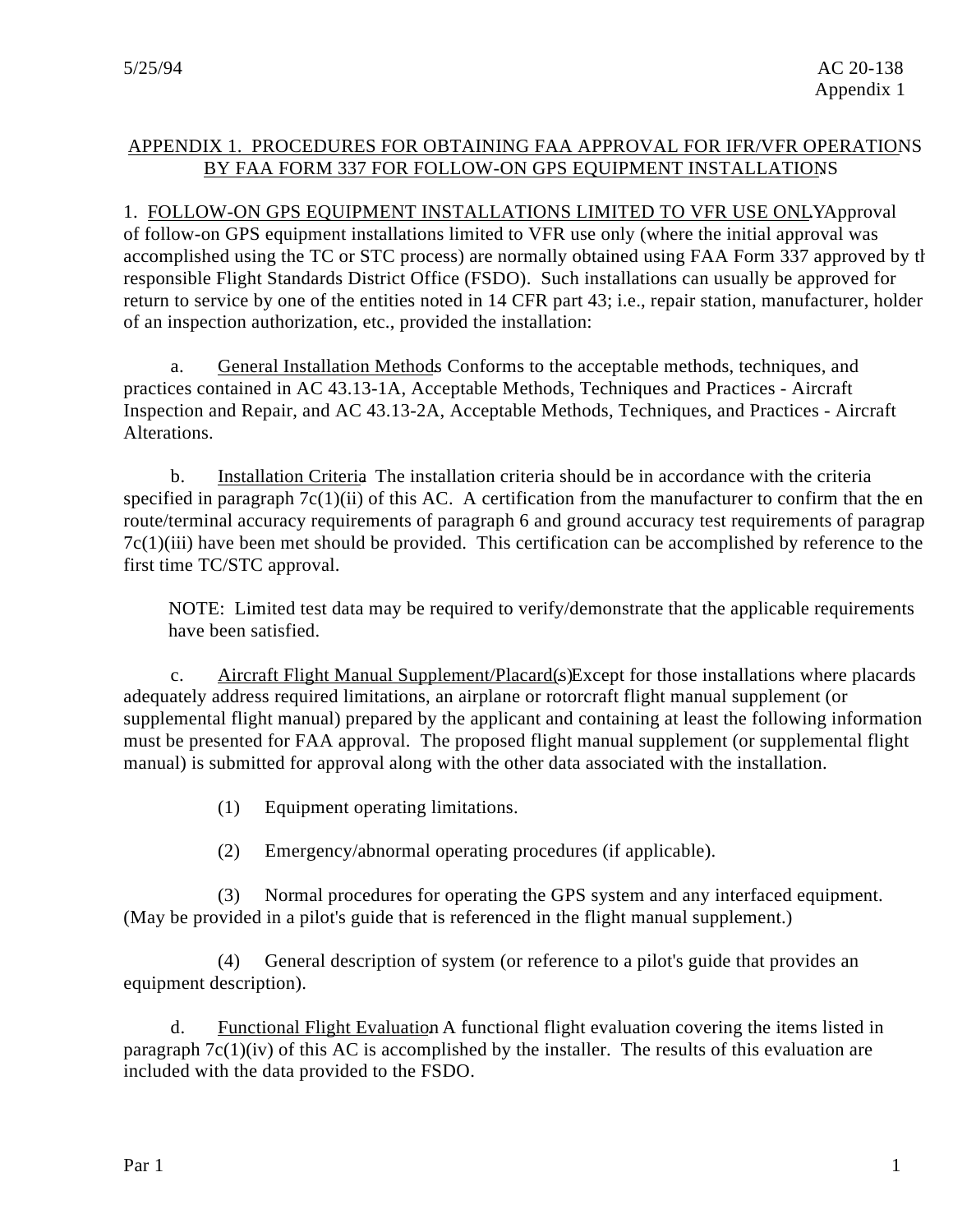2. FOLLOW-ON GPS EQUIPMENT INSTALLATIONS FOR IFR USEApproval of follow-on GPS installations for IFR use (where the initial approval was accomplished using the TC or STC process) may be obtained using an FAA Form 337 approved by the responsible FSDO.

a. Data Submitted by the Applicant. Alteration data for the equipment installation is submitted with a properly executed FAA Form 337 and a certification from the manufacturer to confirm that the accuracy requirements of paragraph 6a and ground accuracy test requirements of paragraph 8c(1)(iii) of this AC and system performance specifications of TSO-C129 have been met. (This certification can be accomplished by reference to TSO-C129 approval and the original TC/STC approval.) The FAA Form 337, along with all required data pertaining to the installation, should be submitted to the responsible FSDO.

b. Additional Data That May be Required If required by the FSDO (or an ACO consulting with the FSDO when reviewing the data/conducting necessary tests requested by the FSDO) approving the technical data/installation, the applicant may also be required to furnish a copy of the equipment data (for equipment not produced under TSO-C129 authorization), manufacturer's operating and installation instructions, fault analysis for installation, installation details and/or photographs, structural substantiation, system wiring diagrams, and ground test evaluation results.

c. Aircraft Flight Manual Supplement An airplane or rotorcraft flight manual supplement (or supplemental flight manual) prepared by the applicant and containing at least the following information must be presented for FAA approval. The proposed flight manual supplement (or supplemental flight manual) is prepared using the guidance contained in appendix 2 and submitted to the FSDO.

- (1) Equipment operating limitations.
- (2) Emergency/abnormal operating procedures.

(3) Normal procedures for operating the GPS system and any interfaced equipment. (May be provided in a pilot's guide that is referenced in the flight manual supplement.)

(4) General description of system (or reference to a pilot's guide that provides an equipment description).

d. Functional Flight Evaluation. A functional flight evaluation covering the items listed in paragraph  $8c(2)(iv)$  is accomplished. If the criteria specified in appendix 1, paragraph  $2a(2)$  above is satisfied, the installer conducts the flight evaluation. In situations where additional FAA evaluation is necessary, required flight evaluations will be conducted by the cognizant ACO or, when authorized, by a flight test pilot designated engineering representative (DER) in accordance with the procedures used by the ACO.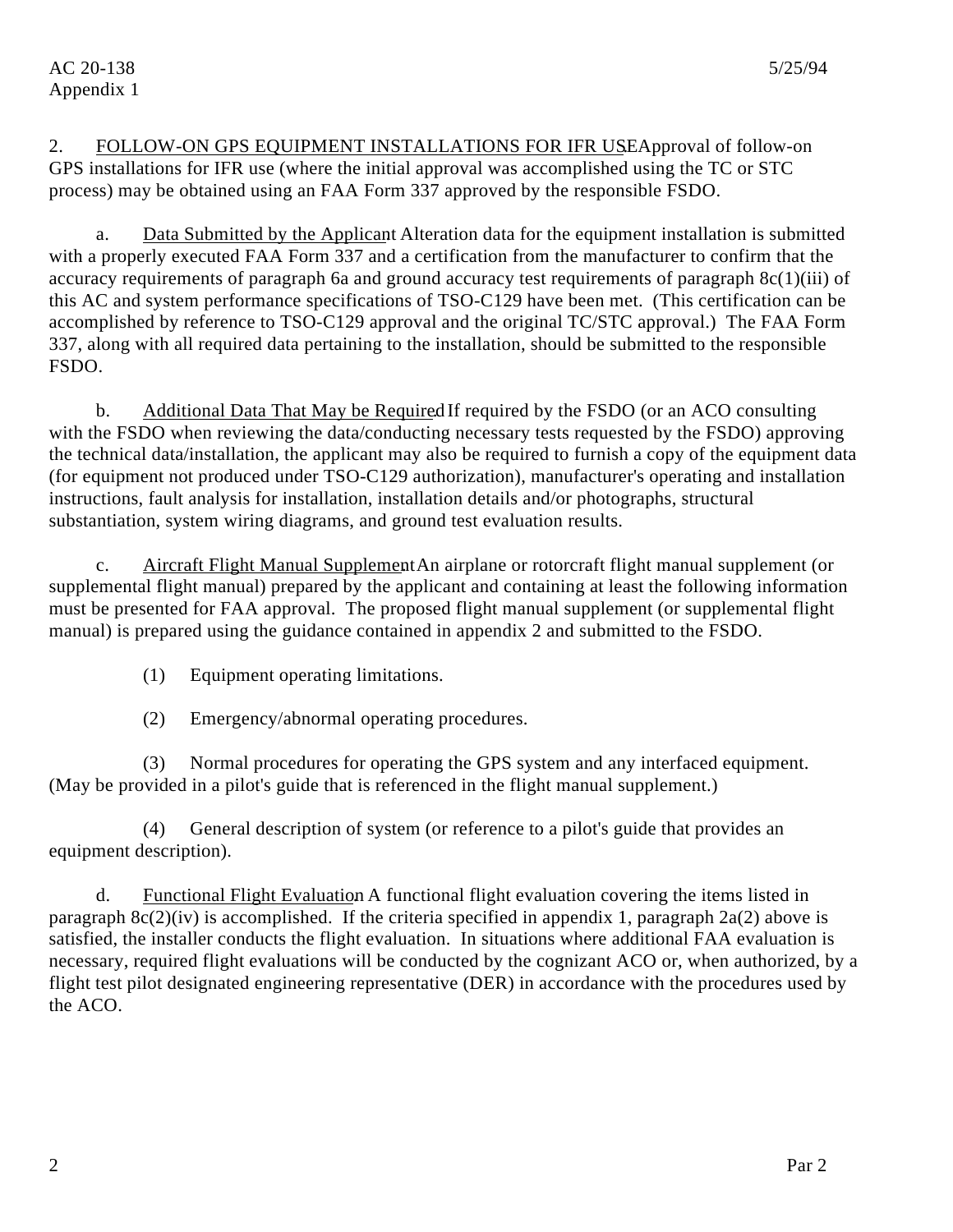# APPENDIX 2. SAMPLE AIRPLANE FLIGHT MANUAL SUPPLEMENT (FAA Form 337 Approval Process).

1. The following sample Airplane Flight Manual Supplement (AFMS) is provided as an example of the format to be used and information to be included when preparing required supplements. An AFMS must follow the organization of the flight manual being supplemented.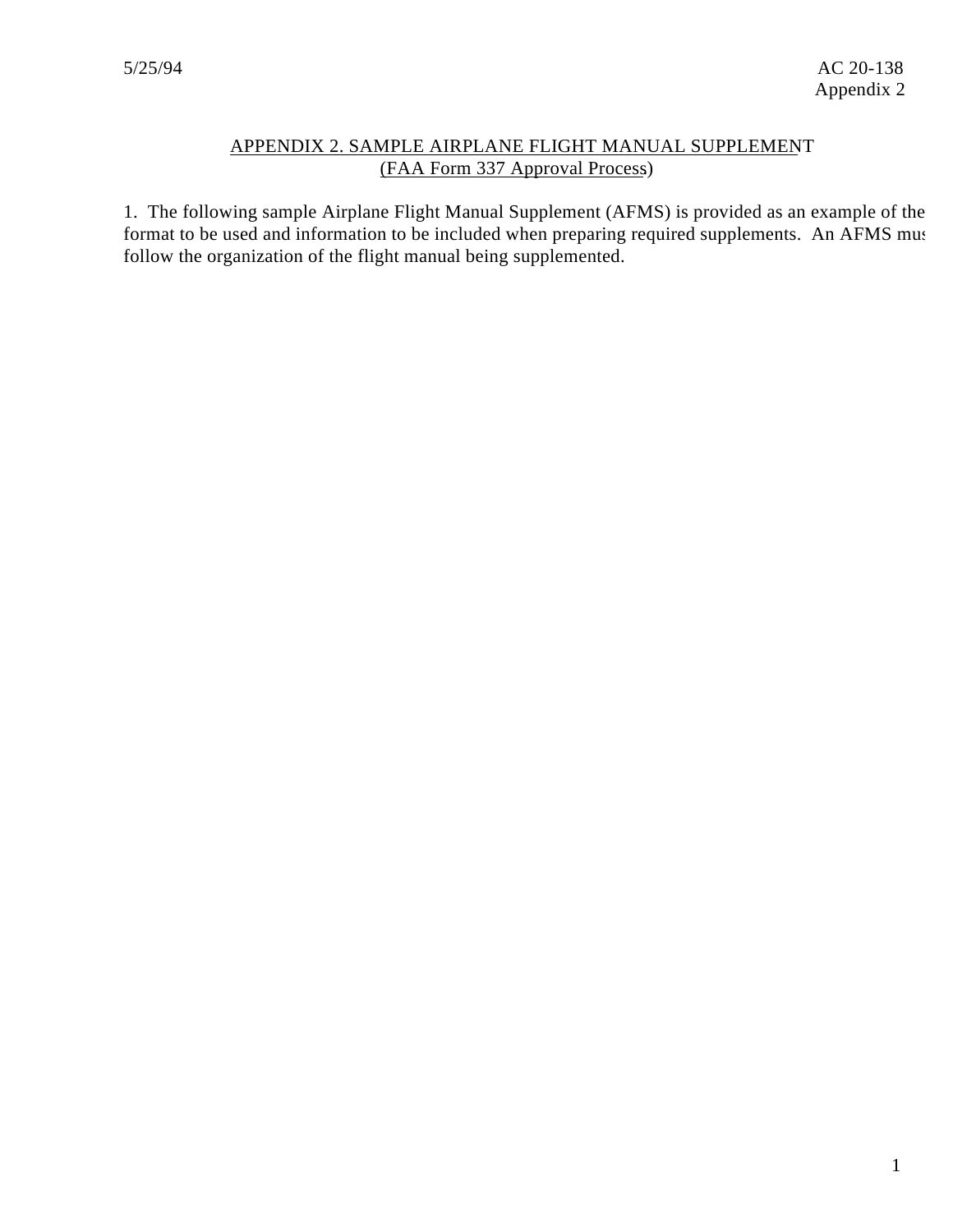#### FIGURE 1. SAMPLE AIRPLANE FLIGHT MANUAL SUPPLEMENT

Installation Center/Repair Station Model XXX GPS 123 Fourth Street Navigation System Anytown, USA

#### FAA APPROVED AIRPLANE FLIGHT MANUAL SUPPLEMENT ABC MODEL XXX GPS NAVIGATION SYSTEM

AIRPLANE MAKE: AIRPLANE MODEL: AIRPLANE SERIAL NO.: REGISTRATION NO.:

This document must be carried in the airplane at all times. It describes the operating procedures for the ABC Model XXX GPS navigation system when it has been installed in accordance with <*manufacturer's installation manual number and date*> and FAA Form 337 dated <*insert date*>.

For airplanes with an FAA Approved Airplane Flight Manual, this document serves as the FAA Approved ABC Model XXX GPS Flight Manual Supplement. For airplanes that do not have an approved flight manual, this document serves as the FAA Approved ABC Model XXX GPS Supplemental Flight Manual.

The information contained herein supplements or supersedes the basic Airplane Flight Manual dated <*insert date*> only in those areas listed herein. For limitations, procedures, and performance information not contained in this document, consult the basic Airplane Flight Manual.

FAA APPROVED

Title **Office** Federal Aviation Administration City, State

\_\_\_\_\_\_\_\_\_\_\_\_\_\_\_\_\_\_\_\_\_

FAA Approved Page  $\leq$  of  $\leq$ Date: \_\_\_\_\_\_\_\_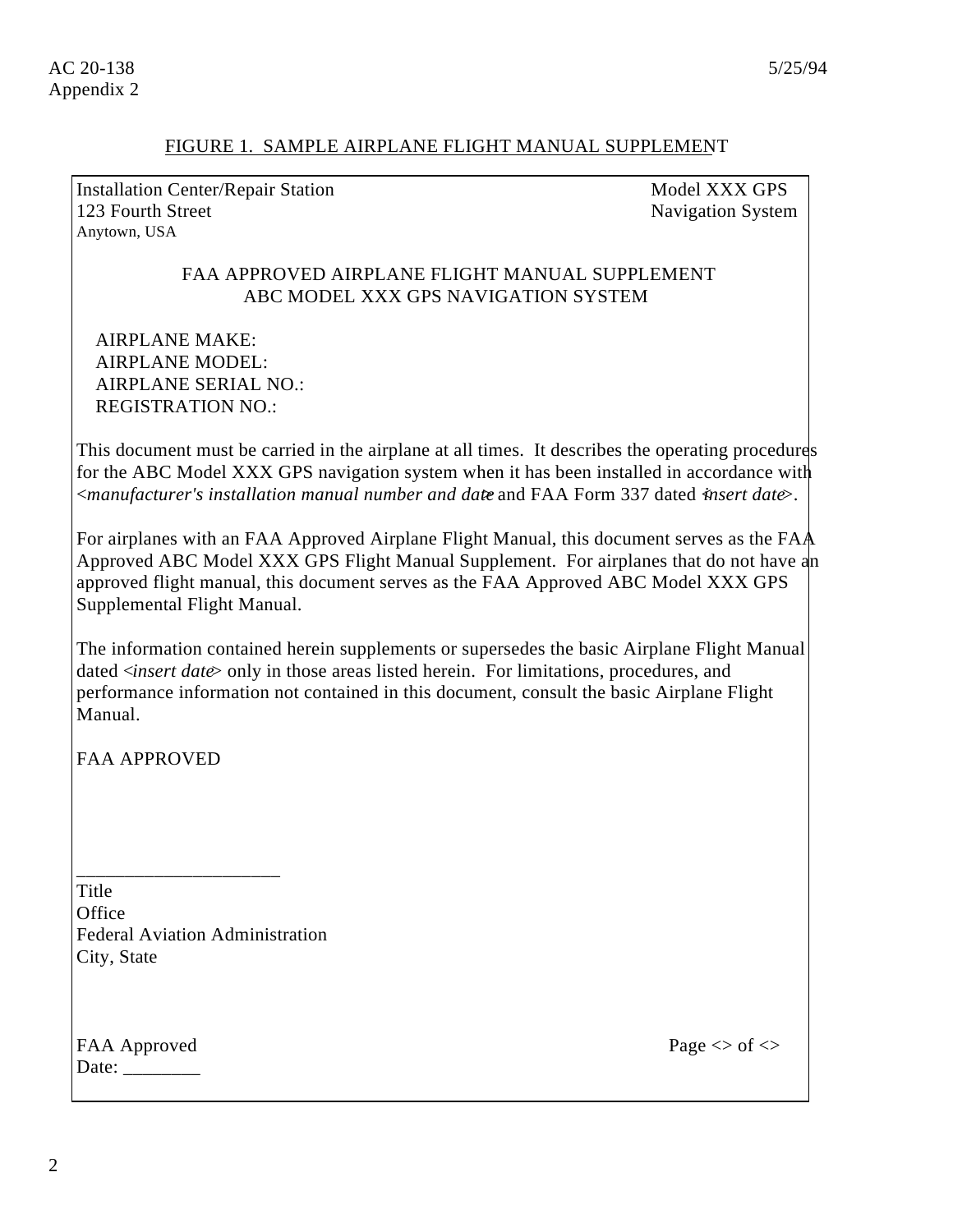| <b>Installation Center/Repair Station</b><br>123 Fourth Street<br>Anytown, USA | Model XXX GPS<br>Navigation System |
|--------------------------------------------------------------------------------|------------------------------------|
| <b>Table of Contents</b>                                                       |                                    |
|                                                                                |                                    |
|                                                                                |                                    |
|                                                                                |                                    |
| 3 Emergency/Abnormal Procedures<>                                              |                                    |
|                                                                                |                                    |
|                                                                                |                                    |
|                                                                                |                                    |
|                                                                                |                                    |
|                                                                                |                                    |
|                                                                                |                                    |
|                                                                                |                                    |
|                                                                                |                                    |
|                                                                                |                                    |
|                                                                                |                                    |
|                                                                                |                                    |
| FAA Approved                                                                   | Page $<\!>$ of $<\!>$              |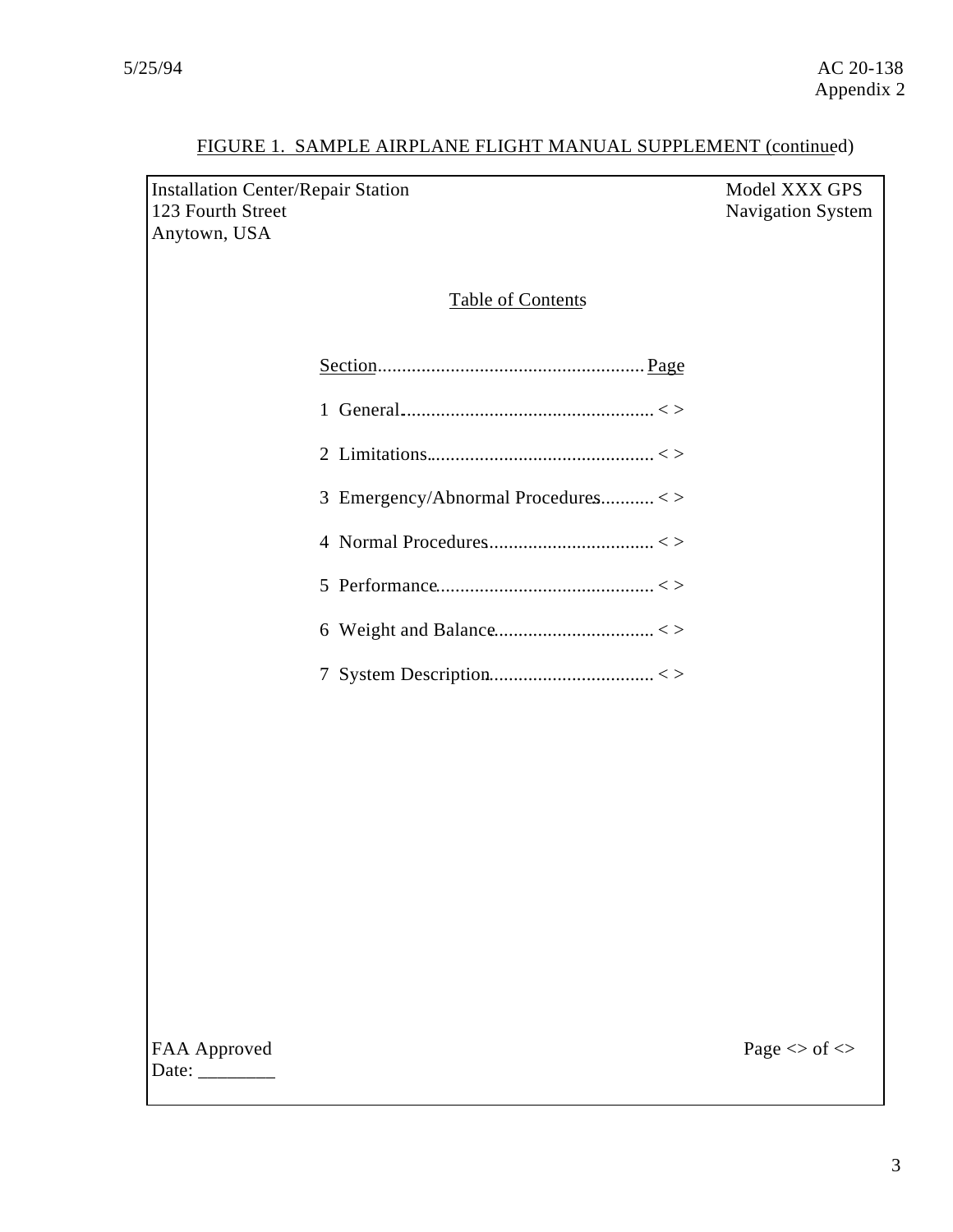Installation Center/Repair Station Model XXX GPS 123 Fourth Street Navigation System Anytown, USA

SECTION 1 - GENERAL

1. <*Provide a very brief (i.e., one paragraph) general description of the GPS navigation system installed in the aircraft>* 

2. Provided the ABC Model XXX GPS navigation system is receiving adequate usable signals, it has been demonstrated capable of and has been shown to meet the accuracy specifications of:

VFR/IFR en route oceanic and remote, en route domestic, terminal, and instrument approach (GPS, Loran-C, VOR, VOR-DME, TACAN, NDB, NDB-DME, RNAV) operation *(specify operations, i.e., en route oceanic and remote, en route domestic, terminal, instrument approach, etc., as applicable to the particular approval.*) within the U. S. National Airspace System, North Atlantic Minimum Navigation Performance Specification (MNPS) Airspace and latitudes bounded by  $\langle$  > North and  $\langle$  > South using the WGS-84 (or NAD 83) coordinate reference datum in accordance with the criteria of AC 20-XXX, AC 91-49, AC 120-33, and <*list additional applicable AC's*>. Navigation data is based upon use of only the global positioning system (GPS) operated by the United States.

#### SECTION 2 - LIMITATIONS

1. The ABC Model XXX GPS Pilot's Guide, P/N <*insert part number*>, dated <*insert date*> (or later appropriate revision) must be immediately available to the flight crew whenever navigation is predicated on the use of the system. The software status stated in the pilot's guide must match that displayed on the equipment.

2. The system must utilize software version *insert version identification*.

3. IFR en route and terminal navigation is prohibited unless the pilot verifies the currency of the data base or verifies each selected waypoint for accuracy by reference to current approved data.

4. Instrument approaches must be accomplished in accordance with approved instrument approach procedures that are retrieved from the GPS equipment data base. The GPS equipment data base must incorporate the current update cycle.

|       | FAA Approved |
|-------|--------------|
| Date: |              |

Page  $\langle \rangle$  of  $\langle \rangle$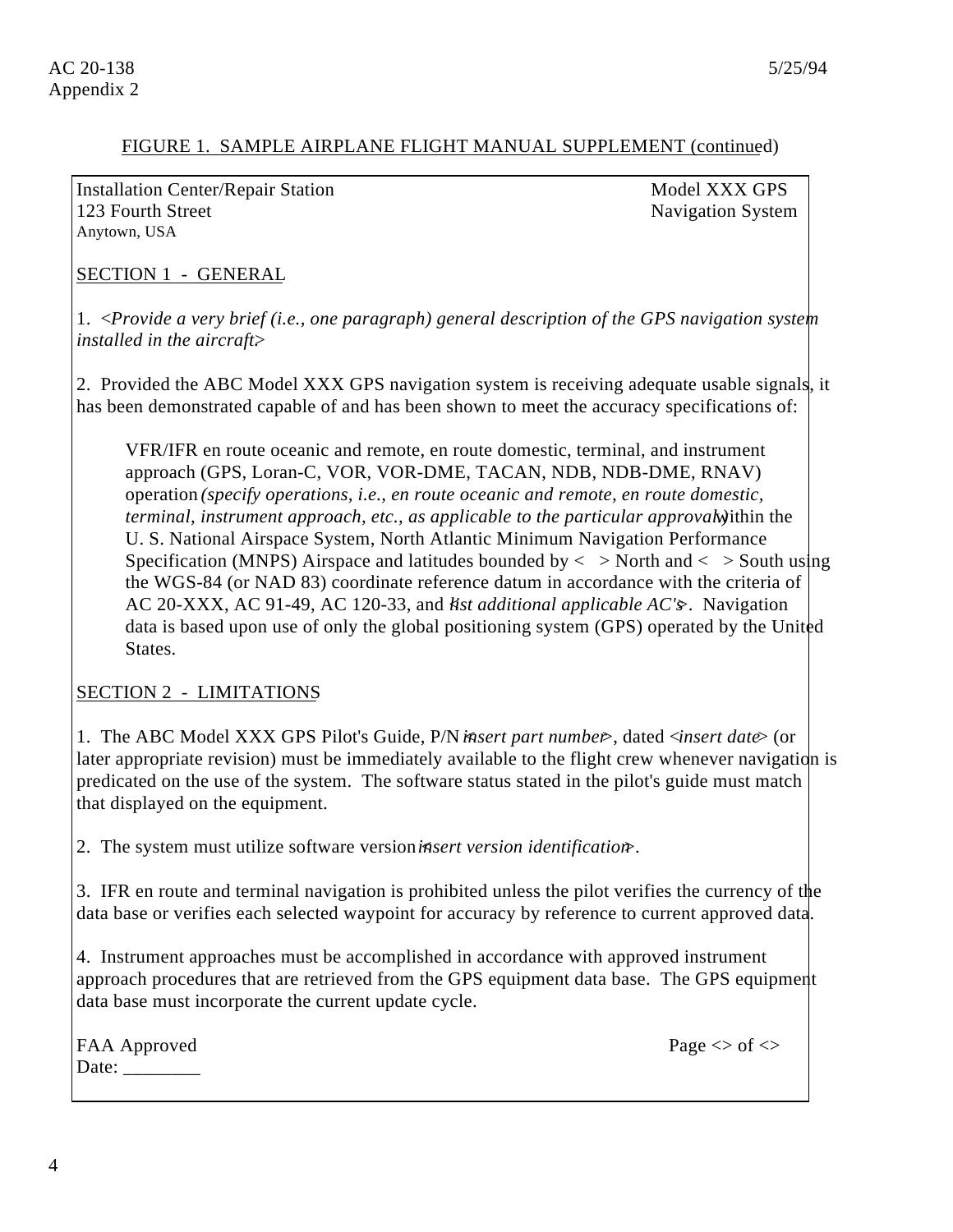Installation Center/Repair Station Model XXX GPS 123 Fourth Street Navigation System Anytown, USA

(a) Instrument approaches must be conducted in the approach mode and RAIM must be available at the Final Approach Fix.

(b) Accomplishment of ILS, LOC, LOC-BC, LDA, SDF, and MLS approaches are not authorized.

(c) When an alternate airport is required by the applicable operating rules, it must be served by an approach based on other than GPS or Loran-C navigation, the aircraft must have operational equipment capable of using that navigation aid, and the required navigation aid must be operational.

5. The aircraft must have other approved navigation equipment installed and operating appropriate to the route of flight.

6. <Specify any airspace limitations that may be applicable to systems that do not provide for coordinate reference system conversions of the displayed navigation information for airspace that is not referenced to the WGS-84 or NAD-83 geodetic datums.>

7. <*Specify any additional limitations applicable to the particular installation*.

SECTION 3 - EMERGENCY/ABNORMAL PROCEDURES

EMERGENCY PROCEDURES No Change

ABNORMAL PROCEDURES

1. If ABC Model XXX GPS navigation information is not available or invalid, utilize remaining operational navigation equipment as required.

2. If "RAIM NOT AVAILABLE" message is displayed, continue to navigate using the GPS equipment or revert to an alternate means of navigation appropriate to the route and phase of flight. When continuing to use GPS navigation, position must be verified every 15 minutes using another IFR-approved navigation system.

| FAA Approved |
|--------------|
| Date:        |

Page  $\langle \rangle$  of  $\langle \rangle$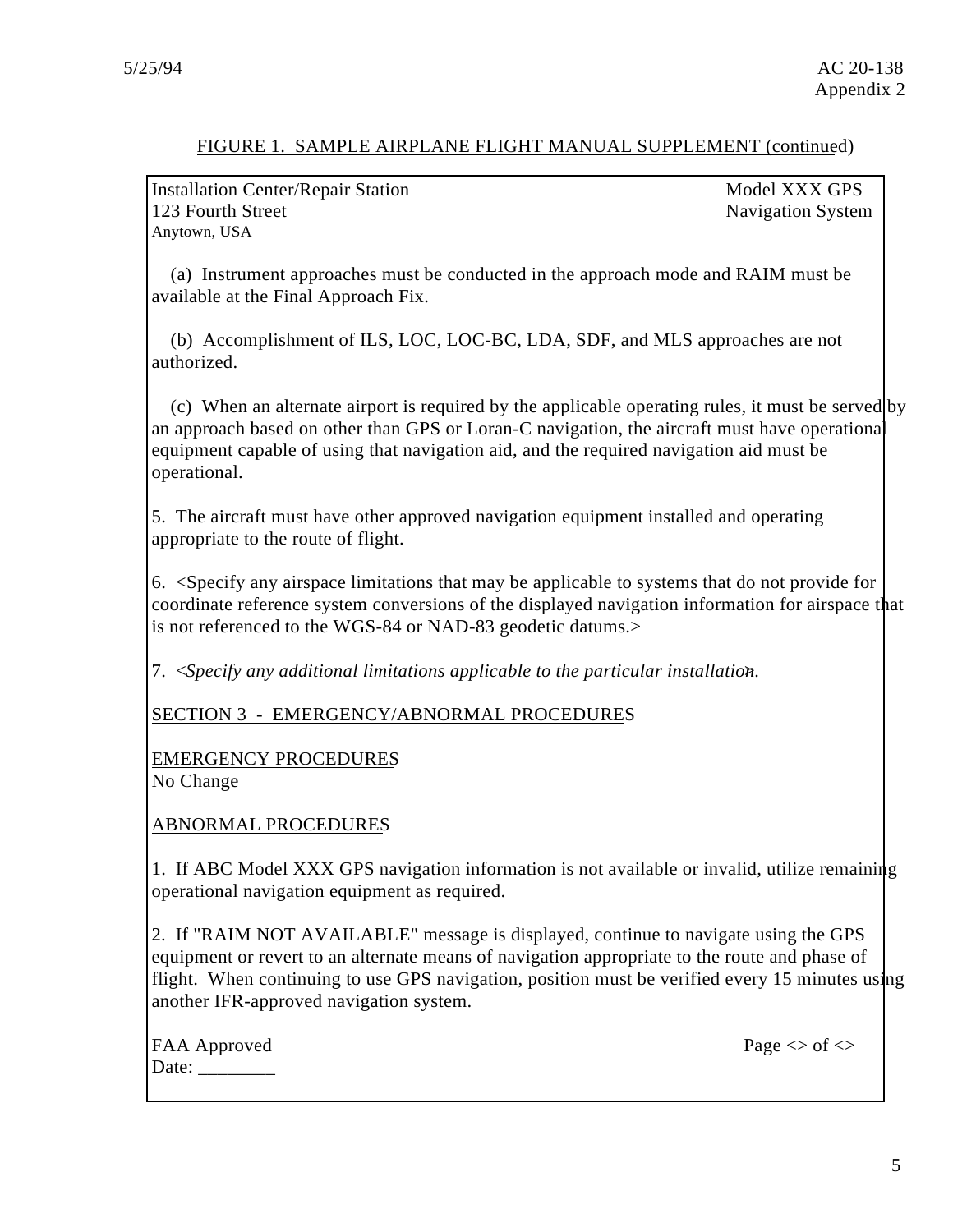Installation Center/Repair Station Model XXX GPS 123 Fourth Street Navigation System Anytown, USA

#### SECTION 4 - NORMAL PROCEDURES

NOTE: Transmission on VHF communication frequencies 121.150, 121.175, 121.200, 131.250, 131.275, and 131.300 MHz may adversely affect reception of the GPS signal. Transmissions in excess of approximately 15 seconds may result in loss of GPS signal reception. Navigation will be restored within 5 seconds after the completion of the transmission.

1. Normal operating procedures are outlined in the ABC Model XXX GPS Pilot's Guide, P/N <*insert part number*>, dated <*insert date*> (or later appropriate revision).

- 2. <Describe approach mode sequencing and RAIM prediction capability.>
- 3. System Annunciators
	- a. Waypoint <*describe each annunciator*>
	- b. Message <*describe each annunciator*>
	- c. Approach <*describe each annunciator*>
	- d. <*describe any other annunciators*>

#### 4. System Switches

- a. Nav/GPS <*describe switch use and function*>
- b. RMI Switch <*describe switch use and function*>
- c. <*describe any other switches*>

5. Pilot's Display <*describe the pilot's GPS display(s)*>

| <b>FAA Approved</b>            |
|--------------------------------|
| Date: $\overline{\phantom{a}}$ |

Page  $\langle \rangle$  of  $\langle \rangle$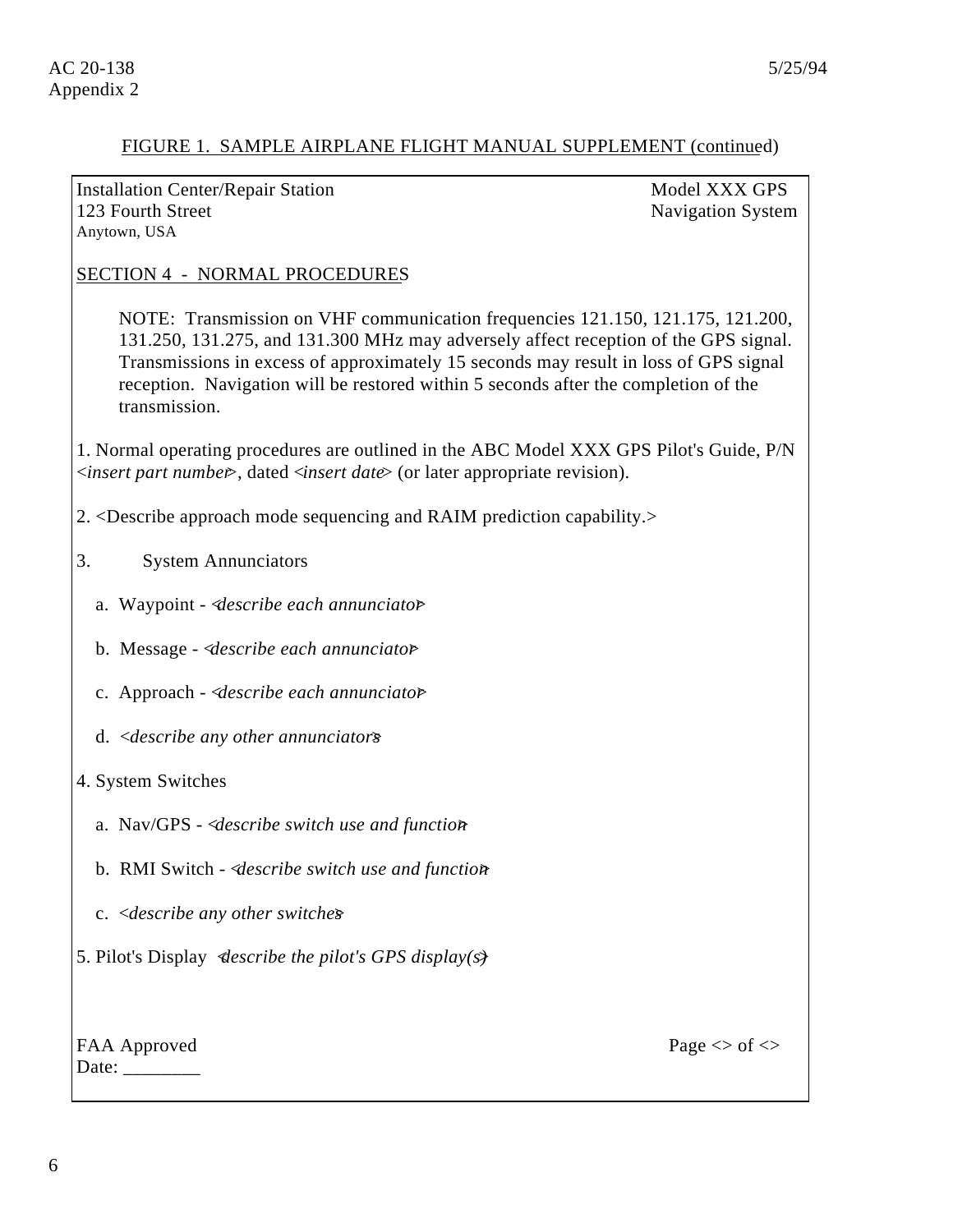Installation Center/Repair Station Model XXX GPS 123 Fourth Street Navigation System Anytown, USA

6. Flight Director/Autopilot Coupled Operation <*describe the procedures for coupling GPS to the flight director and/or autopilot system(s)*>

7. <*include any other normal operating procedures necessary*>

SECTION 5 - PERFORMANCE

No Change

SECTION 6 - WEIGHT AND BALANCE

<*Refer to revised weight and balance data, if applicable.* >

SECTION 7 - SYSTEM DESCRIPTION

<*Provide a brief description of the system, its operation, installation, etc.* >

FAA Approved Page  $\leq$  of  $\leq$ Date:  $\frac{1}{\sqrt{1-\frac{1}{2}} \cdot \frac{1}{2}}$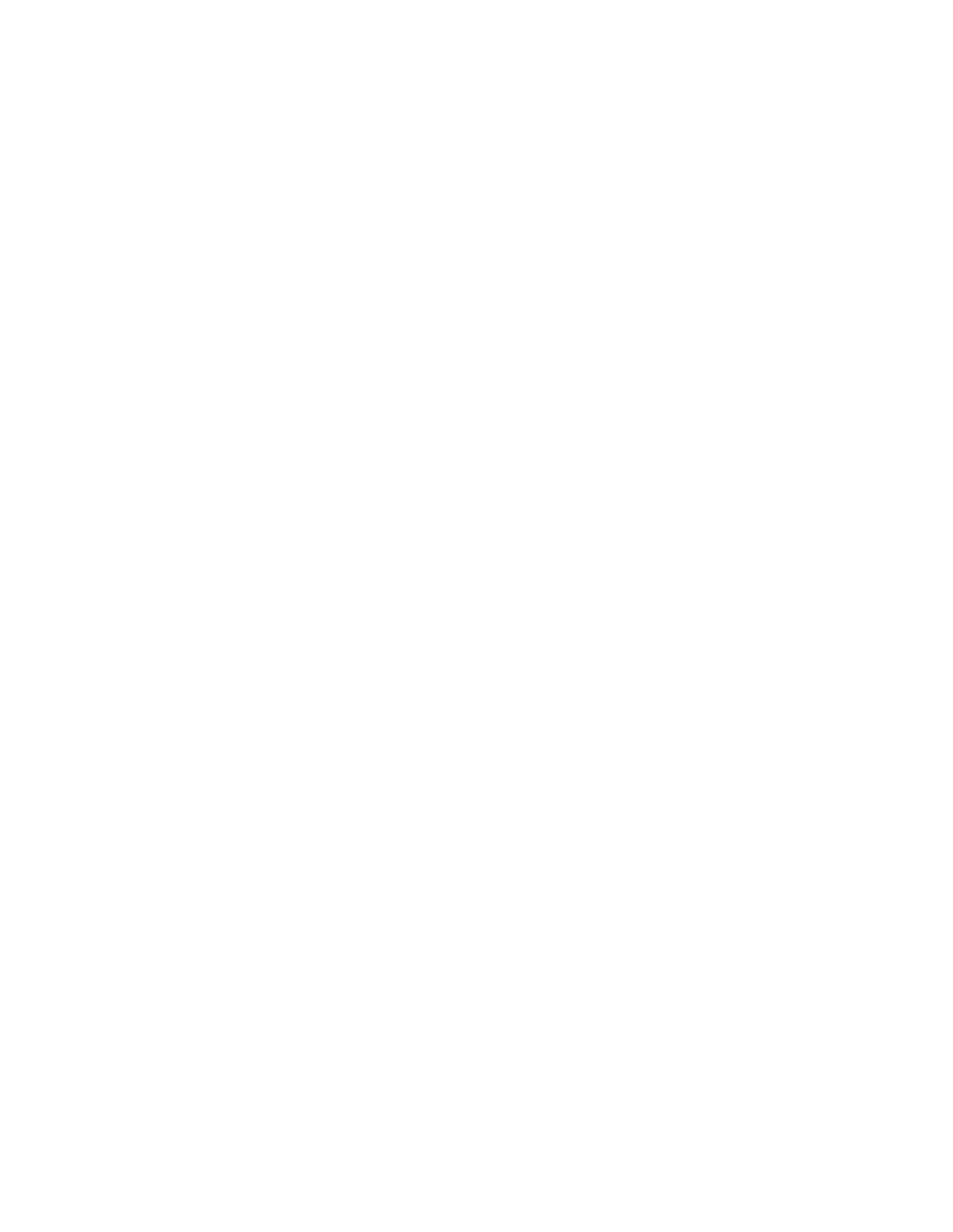# APPENDIX 3. GLOSSARY

1. Availability. The availability of the GPS system is the percentage of time that the services of the GPS system are usable. Availability is an indication of the ability of the system to provide usable servic within the specified coverage area. Signal availability is the percentage of time that navigational signals transmitted from the satellites are available for use.

2. Barometric Altitude. Altitude in the earth's atmosphere above mean standard sea level pressure datum, measured by a pressure (barometric) altimeter and corrected for local barometric pressure setting.

3. Differential GPS. A technique used to improve GPS system accuracy by determining positioning error from the GPS satellites at a known fixed location and subsequently transmitting the determined error, or corrective factors, to GPS users operating in the same area.

4. Distance Root Mean Square (drms). The root-mean-square value of the distances between the measured and true location in a collection of measurements. The two dimensional circular error distribution, where 95 percent of the position solutions must lie within the defined radius of the circle, is represented by two times the DRMS (2 DRMS).

5. En Route Operations. The phase of navigation covering operations between departure and arrival terminal phases. The en route phase of navigation has two subcategories: en route domestic and en route oceanic/remote.

6. En Route Domestic. The phase of flight between departure and arrival terminal phases, with departure and arrival points within the U.S. National Airspace System (NAS).

7. En Route Oceanic and Remote. The phase of flight between the departure and arrival terminal phases, with an extended flight path over an ocean.

8. Flight Technical Error (FTE). Navigation error introduced by the pilot's (or autopilot's) capability to utilize displayed guidance information to track the desired flight path.

9. Geometric Altitude Altitude above the surface of the WGS-84 ellipsoid.

10. Geometric Dilution of Precision (GDOP). A measure of the satellite geometric effects that degrade a user's position determination.

11. GPS Equipment Classes  $A()$ ,  $B()$ , and  $C()$  GPS equipment is categorized into the following classes (ref. TSO-C129):

a. Class A(). Equipment incorporating both the GPS sensor and navigation capability. This equipment incorporates receiver autonomous integrity monitoring (RAIM). Class A1 equipment includes en route, terminal, and non-precision approach navigation capability. Class A2 equipment includes en route and terminal navigation capability only.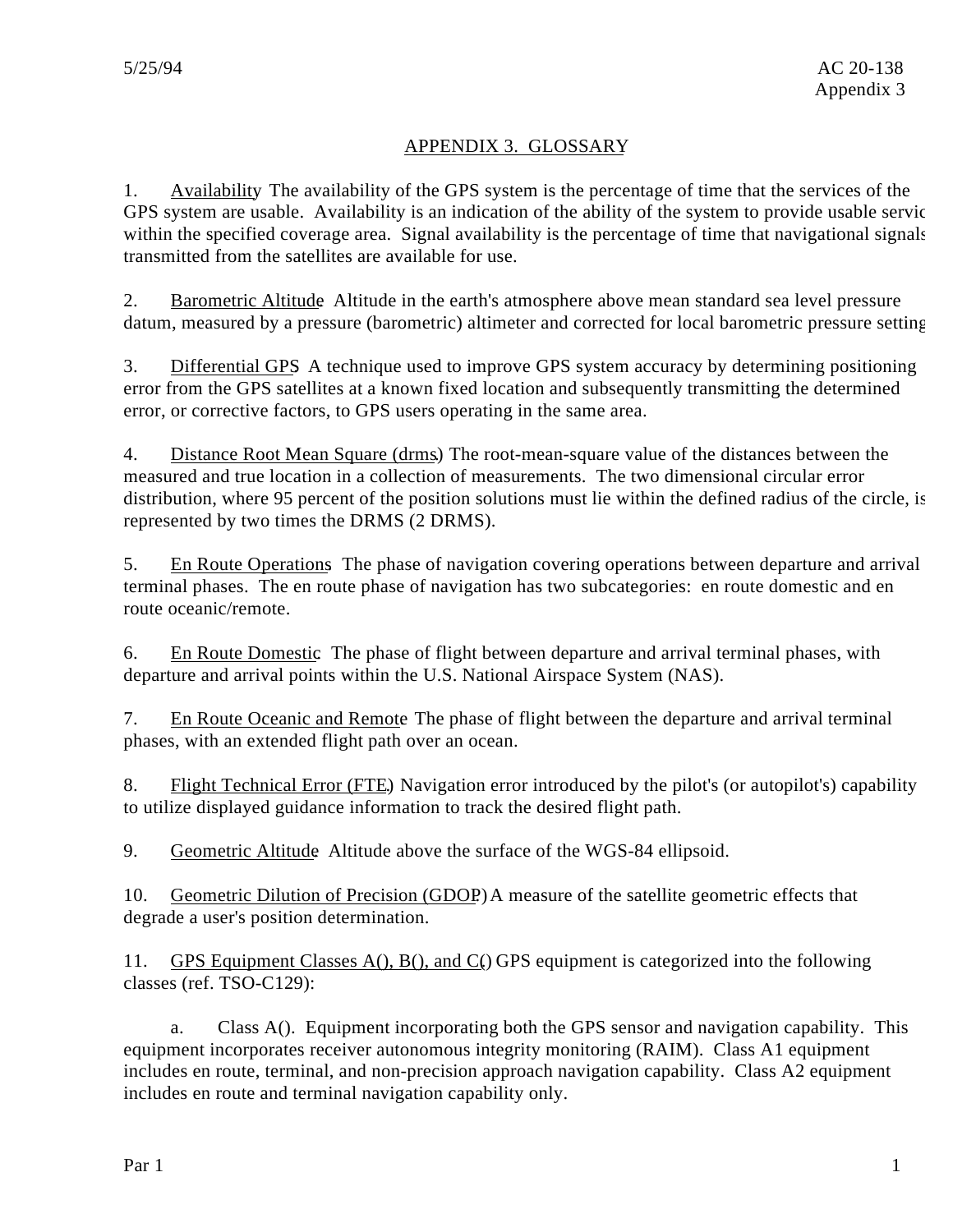b. Class B(). Equipment consisting of a GPS sensor that provides data to an integrated navigation system (i.e., flight management system, multi-sensor navigation system, etc.). Class B1 equipment includes RAIM and provides en route, terminal, and non-precision approach capability. Class B2 equipment includes RAIM and provides en route and terminal capability only. Class B3 equipment requires the integrated navigation system to provide a level of GPS integrity equivalent to RAIM and provides en route, terminal, and non-precision approach capability. Class B4 equipment requires the integrated navigation system to provide a level of GPS integrity equivalent to RAIM and provides en route and terminal capability only.

c. Class C(). Equipment consisting of a GPS sensor that provides data to an integrated navigation system (i.e., flight management system, multi-sensor navigation system, etc.), which provides enhanced guidance to an autopilot or flight director in order to reduce flight technical error. Installation of Class C() equipment is limited to aircraft approved under 14 CFR part 121 or equivalent criteria. Class C1 equipment includes RAIM and provides en route, terminal, and non-precision approach capability. Class C2 equipment includes RAIM and provides en route and terminal capability only. Class C3 equipment needs the integrated navigation system to provide a level of GPS integrity equivalent to RAIM and provides en route, terminal, and non-precision approach capability. Class C4 equipment requires the integrated navigation system to provide a level of GPS integrity equivalent to RAIM and provides en route and terminal capability only.

12. Horizontal Dilution of Precision (HDOP) A measure of the satellite geometric effects which degrade a user's horizontal position determination.

13. Integrity. The probability that the system will provide accurate navigation as specified or timely warnings to users when GPS data should not be used for navigation.

14. Mask Angle. A fixed elevation angle referenced to the user's horizon below which GPS satellites are ignored by the receiver software.

15. Non-Precision Approach Operations Those flight phases conducted on charted Instrument Approach Procedures (IAP's) commencing at the initial approach fix and concluding at the missed approach point or the missed approach holding fix, as appropriate.

16. Pressure Altitude. Altitude in the earth's atmosphere above mean standard sea level pressure datum plane, measured by a pressure (barometric) altimeter set to standard pressure (29.92 inches of mercury).

17. Pseudorange. The distance from the user to a satellite plus an unknown user clock offset distance. With four satellite signals it is possible to compute position and offset distance.

18. Receiver Autonomous Integrity Monitoring (RAIM). A technique whereby a civil GPS receiver/processor determines the integrity of the GPS navigation signals using only GPS signals or GPS signals augmented with altitude. This determination is achieved by a consistency check among redundant pseudorange measurements. At least one satellite in addition to those required for navigation must be in view for the receiver to perform the RAIM function.